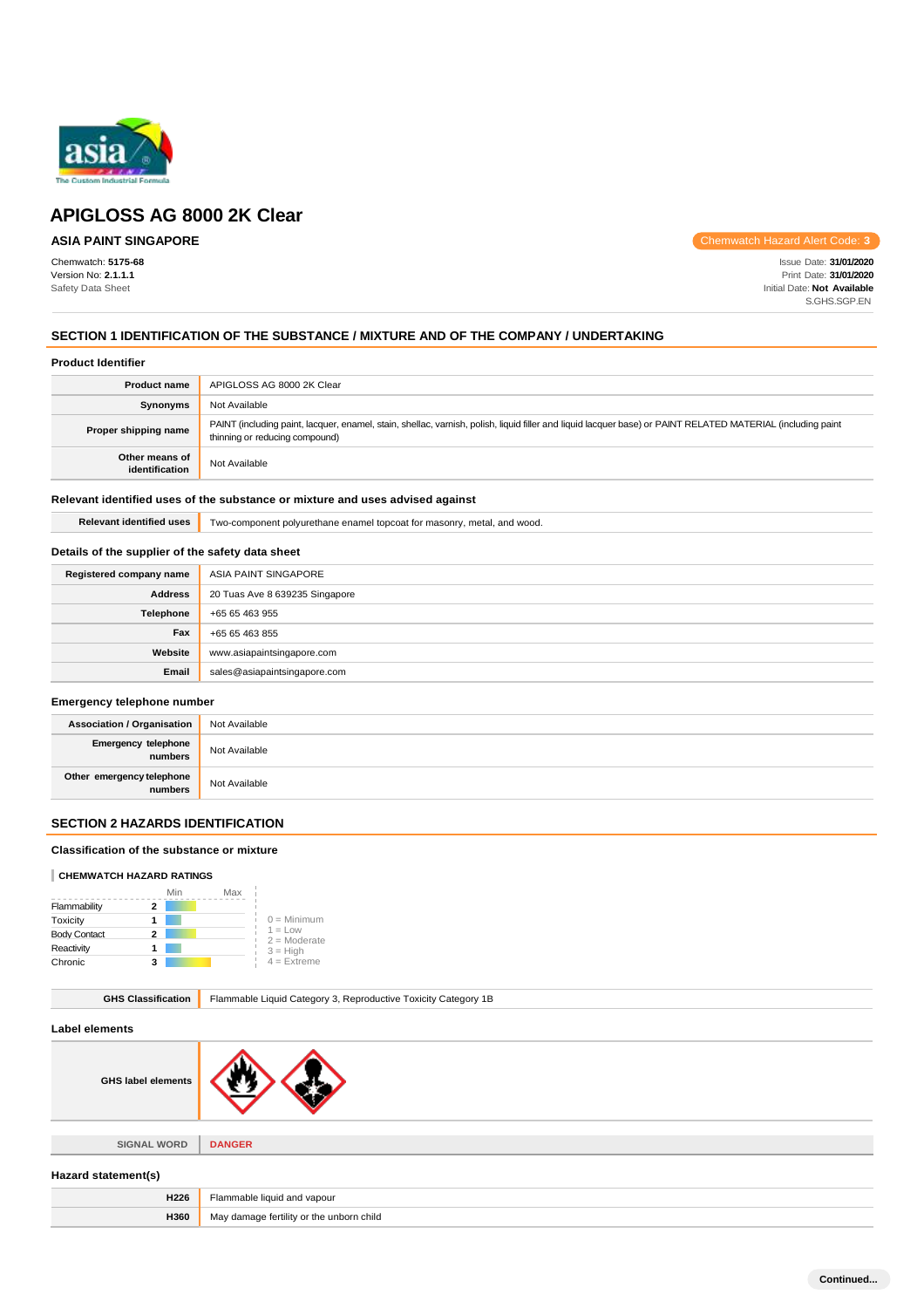### **Precautionary statement(s) Prevention**

| P201 | Obtain special instructions before use.                                                        |
|------|------------------------------------------------------------------------------------------------|
| P210 | Keep away from heat, hot surfaces, sparks, open flames and other ignition sources. No smoking. |
| P233 | Keep container tightly closed.                                                                 |
| P280 | Wear protective gloves/protective clothing/eye protection/face protection.                     |
| P240 | Ground/bond container and receiving equipment.                                                 |
| P241 | Use explosion-proof electrical/ventilating/lighting/intrinsically safe equipment.              |
| P242 | Use only non-sparking tools.                                                                   |
| P243 | Take precautionary measures against static discharge.                                          |

### **Precautionary statement(s) Response**

| P308+P313      | IF exposed or concerned: Get medical advice/attention.                                              |
|----------------|-----------------------------------------------------------------------------------------------------|
| P370+P378      | In case of fire: Use alcohol resistant foam or normal protein foam for extinction.                  |
| P303+P361+P353 | IF ON SKIN (or hair): Take off immediately all contaminated clothing. Rinse skin with water/shower. |

#### **Precautionary statement(s) Storage**

| P403+P235 | ■ Store in a well-ventilated place. K<br>. Keep cool.<br>. |
|-----------|------------------------------------------------------------|
| 9405      | 340r<br>ikea un                                            |

#### **Precautionary statement(s) Disposal**

**P501** Dispose of contents/container to authorised chemical landfill or if organic to high temperature incineration

### **SECTION 3 COMPOSITION / INFORMATION ON INGREDIENTS**

#### **Substances**

See section below for composition of Mixtures

#### **Mixtures**

| <b>CAS No</b> | %[weight] | Name                                       |
|---------------|-----------|--------------------------------------------|
| 123-86-4      | <5        | n-butyl acetate                            |
| 111-15-9      | <5        | 2-ethoxyethyl acetate                      |
| 64742-95-6.   | <5        | naphtha petroleum, light aromatic solvent  |
| 1330-20-7     | - < 1     | xylene                                     |
|               | balance   | Ingredients determined not to be hazardous |

# **SECTION 4 FIRST AID MEASURES**

# **Description of first aid measures**

| <b>Eye Contact</b>  | If this product comes in contact with the eyes:<br>Wash out immediately with fresh running water.<br>Ensure complete irrigation of the eye by keeping eyelids apart and away from eye and moving the eyelids by occasionally lifting the upper and lower lids.<br>Seek medical attention without delay; if pain persists or recurs seek medical attention.<br>Removal of contact lenses after an eye injury should only be undertaken by skilled personnel.                                                                                                                                                                                                                                                      |
|---------------------|------------------------------------------------------------------------------------------------------------------------------------------------------------------------------------------------------------------------------------------------------------------------------------------------------------------------------------------------------------------------------------------------------------------------------------------------------------------------------------------------------------------------------------------------------------------------------------------------------------------------------------------------------------------------------------------------------------------|
| <b>Skin Contact</b> | If skin or hair contact occurs:<br>Flush skin and hair with running water (and soap if available).<br>▶ Seek medical attention in event of irritation.                                                                                                                                                                                                                                                                                                                                                                                                                                                                                                                                                           |
| Inhalation          | If fumes or combustion products are inhaled remove from contaminated area.<br>Lay patient down. Keep warm and rested.<br>Prostheses such as false teeth, which may block airway, should be removed, where possible, prior to initiating first aid procedures.<br>▶ Apply artificial respiration if not breathing, preferably with a demand valve resuscitator, bag-valve mask device, or pocket mask as trained. Perform CPR if<br>necessary.<br>Transport to hospital, or doctor.                                                                                                                                                                                                                               |
| Ingestion           | If swallowed do NOT induce vomiting.<br>If vomiting occurs, lean patient forward or place on left side (head-down position, if possible) to maintain open airway and prevent aspiration.<br>Observe the patient carefully.<br>Never give liquid to a person showing signs of being sleepy or with reduced awareness; i.e. becoming unconscious.<br>Give water to rinse out mouth, then provide liquid slowly and as much as casualty can comfortably drink.<br>$\triangleright$ Seek medical advice.<br>Avoid giving milk or oils.<br>Avoid giving alcohol.<br>If spontaneous vomiting appears imminent or occurs, hold patient's head down, lower than their hips to help avoid possible aspiration of vomitus. |

### **Indication of any immediate medical attention and special treatment needed**

Any material aspirated during vomiting may produce lung injury. Therefore emesis should not be induced mechanically or pharmacologically. Mechanical means should be used if it is considered necessary to evacuate the stomach contents; these include gastric lavage after endotracheal intubation. If spontaneous vomiting has occurred after ingestion, the patient should be monitored for difficult breathing, as adverse effects of aspiration into the lungs may be delayed up to 48 hours. For acute or short term repeated exposures to ethylene glycol:

**Continued...**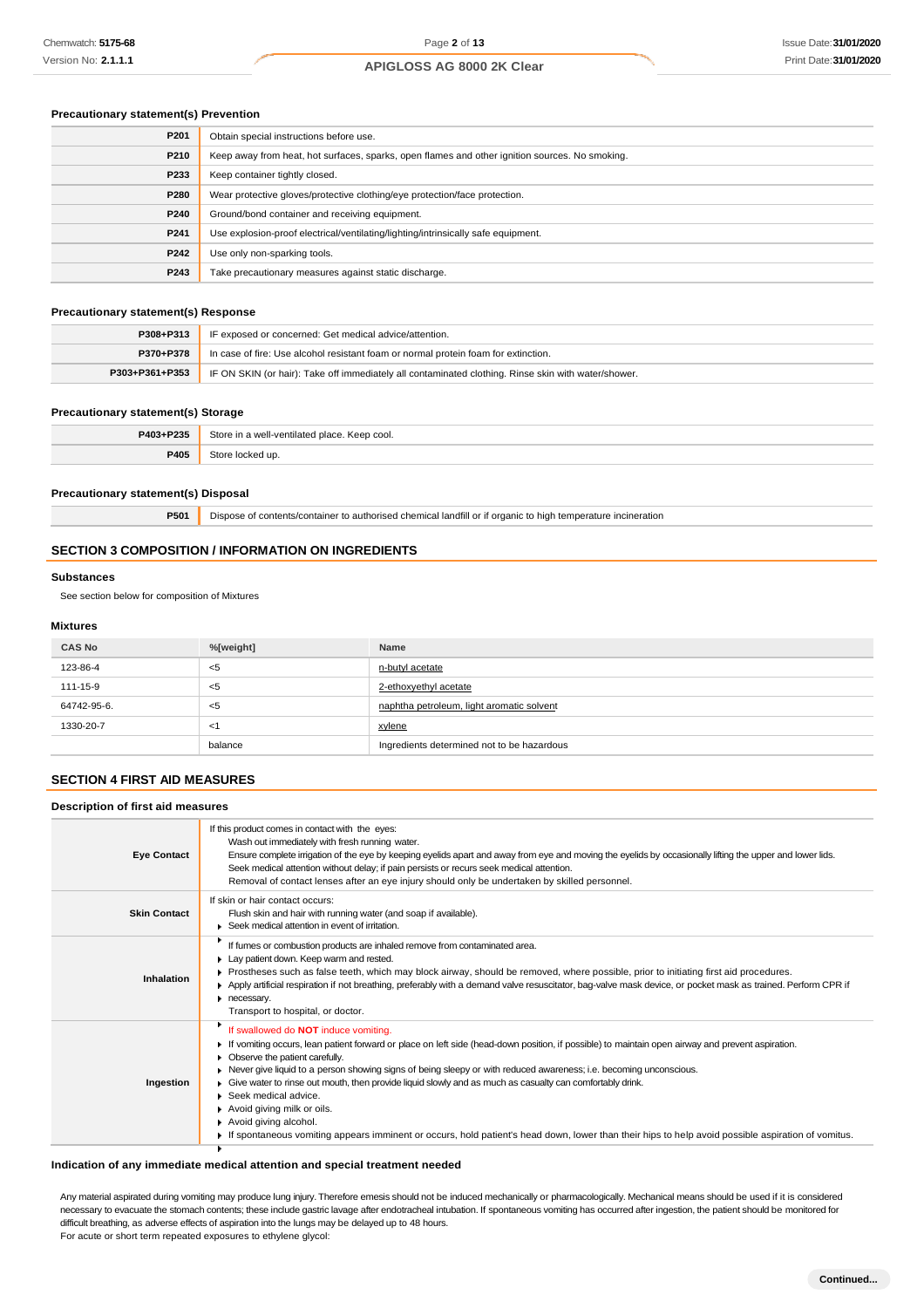Early treatment of ingestion is important. Ensure emesis is satisfactory.

Test and correct for metabolic acidosis and hypocalcaemia.

Apply sustained diuresis when possible with hypertonic mannitol.

Evaluate renal status and begin haemodialysis if indicated. [I.L.O]

Rapid absorption is an indication that emesis or lavage is effective only in the first few hours. Cathartics and charcoal are generally not effective.

Correct acidosis, fluid/electrolyte balance and respiratory depression in the usual manner. Systemic acidosis (below 7.2) can be treated with intravenous sodium bicarbonate solution. Ethanol therapy prolongs the half-life of ethylene glycol and reduces the formation of toxic metabolites.

Pyridoxine and thiamine are cofactors for ethylene glycol metabolism and should be given (50 to 100 mg respectively) intramuscularly, four times per day for 2 days.

Magnesium is also a cofactor and should be replenished. The status of 4-methylpyrazole, in the treatment regime, is still uncertain. For clearance of the material and its metabolites, haemodialysis is much superior to peritoneal dialysis.

#### [Ellenhorn and Barceloux: Medical Toxicology]

It has been suggested that there is a need for establishing a new biological exposure limit before a workshift that is clearly below 100 mmol ethoxy-acetic acids per mole creatinine in morning urine of people occupationally exposed to ethylene glycol ethers. This arises from the finding that an increase in urinary stones may be associated with such exposures.

*Laitinen J., et al: Occupational & Environmental Medicine 1996; 53, 595-600*

For acute or short term repeated exposures to xylene:

Gastro-intestinal absorption is significant with ingestions. For ingestions exceeding 1-2 ml (xylene)/kg, intubation and lavage with cuffed endotracheal tube is recommended. The use of charcoal and cathartics is equivocal.

Pulmonary absorption is rapid with about 60-65% retained at rest.

Primary threat to life from ingestion and/or inhalation, is respiratory failure.

Patients should be quickly evaluated for signs of respiratory distress (e.g. cyanosis, tachypnoea, intercostal retraction, obtundation) and given oxygen. Patients with inadequate tidal volumes or poor arterial blood gases (pO2 < 50 mm Hg or pCO2 > 50 mm Hg) should be intubated.

Arrhythmias complicate some hydrocarbon ingestion and/or inhalation and electrocardiographic evidence of myocardial injury has been reported; intravenous lines and cardiac monitors should be established in obviously symptomatic patients. The lungs excrete inhaled solvents, so that hyperventilation improves clearance.

A chest x-ray should be taken immediately after stabilisation of breathing and circulation to document aspiration and detect the presence of pneumothorax.

Epinephrine (adrenalin) is not recommended for treatment of bronchospasm because of potential myocardial sensitisation to catecholamines. Inhaled cardioselective bronchodilators (e.g. Alupent, Salbutamol) are the preferred agents, with aminophylline a second choice.

BIOLOGICAL EXPOSURE INDEX - BEI

These represent the determinants observed in specimens collected from a healthy worker exposed at the Exposure Standard (ES or TLV):

| Determinant                    | Index                | Sampling Time       | Comments |
|--------------------------------|----------------------|---------------------|----------|
| Methylhippu-ric acids in urine | 1.5 gm/gm creatinine | End of shift        |          |
|                                | 2 mg/min             | Last 4 hrs of shift |          |

### **SECTION 5 FIREFIGHTING MEASURES**

#### **Extinguishing media**

| ▶ Foam.                                          |
|--------------------------------------------------|
| Dry chemical powder.                             |
| $\triangleright$ BCF (where regulations permit). |
| Carbon dioxide.                                  |
| ▶ Water spray or fog - Large fires only.         |

#### **Special hazards arising from the substrate or mixture**

| <b>Fire Incompatibility</b> |  |
|-----------------------------|--|

**Exampatibility A** Avoid contamination with oxidising agents i.e. nitrates, oxidising acids, chlorine bleaches, pool chlorine etc. as ignition may result

#### **Advice for firefighters**

| <b>Fire Fighting</b>         | Alert Fire Brigade and tell them location and nature of hazard.<br>May be violently or explosively reactive.<br>Wear breathing apparatus plus protective gloves.<br>Prevent, by any means available, spillage from entering drains or water course.<br>If safe, switch off electrical equipment until vapour fire hazard removed.<br>Use water delivered as a fine spray to control fire and cool adjacent area.<br>Avoid spraying water onto liquid pools.<br><b>DO NOT</b> approach containers suspected to be hot.<br>Cool fire exposed containers with water spray from a protected location.<br>If safe to do so, remove containers from path of fire. |
|------------------------------|-------------------------------------------------------------------------------------------------------------------------------------------------------------------------------------------------------------------------------------------------------------------------------------------------------------------------------------------------------------------------------------------------------------------------------------------------------------------------------------------------------------------------------------------------------------------------------------------------------------------------------------------------------------|
| <b>Fire/Explosion Hazard</b> | Liquid and vapour are flammable.<br>Moderate fire hazard when exposed to heat or flame.<br>Vapour forms an explosive mixture with air.<br>Moderate explosion hazard when exposed to heat or flame.<br>Vapour may travel a considerable distance to source of ignition.<br>Heating may cause expansion or decomposition leading to violent rupture of containers.<br>On combustion, may emit toxic fumes of carbon monoxide (CO).<br>Combustion products include,: carbon monoxide (CO), carbon dioxide (CO2), other pyrolysis products typical of burning organic material                                                                                  |

# **SECTION 6 ACCIDENTAL RELEASE MEASURES**

### **Personal precautions, protective equipment and emergency procedures**

| <b>Minor Spills</b> | Remove all ignition sources.<br>Clean up all spills immediately.<br>Avoid breathing vapours and contact with skin and eyes.<br>Control personal contact with the substance, by using protective equipment.<br>Contain and absorb small quantities with vermiculite or other absorbent material.<br>Wipe up.<br>Collect residues in a flammable waste container. |
|---------------------|-----------------------------------------------------------------------------------------------------------------------------------------------------------------------------------------------------------------------------------------------------------------------------------------------------------------------------------------------------------------|
| <b>Major Spills</b> | Clear area of personnel and move upwind.<br>Alert Fire Brigade and tell them location and nature of hazard.<br>May be violently or explosively reactive.<br>Wear breathing apparatus plus protective gloves.<br>Prevent, by any means available, spillage from entering drains or water course.<br>Consider evacuation (or protect in place).                   |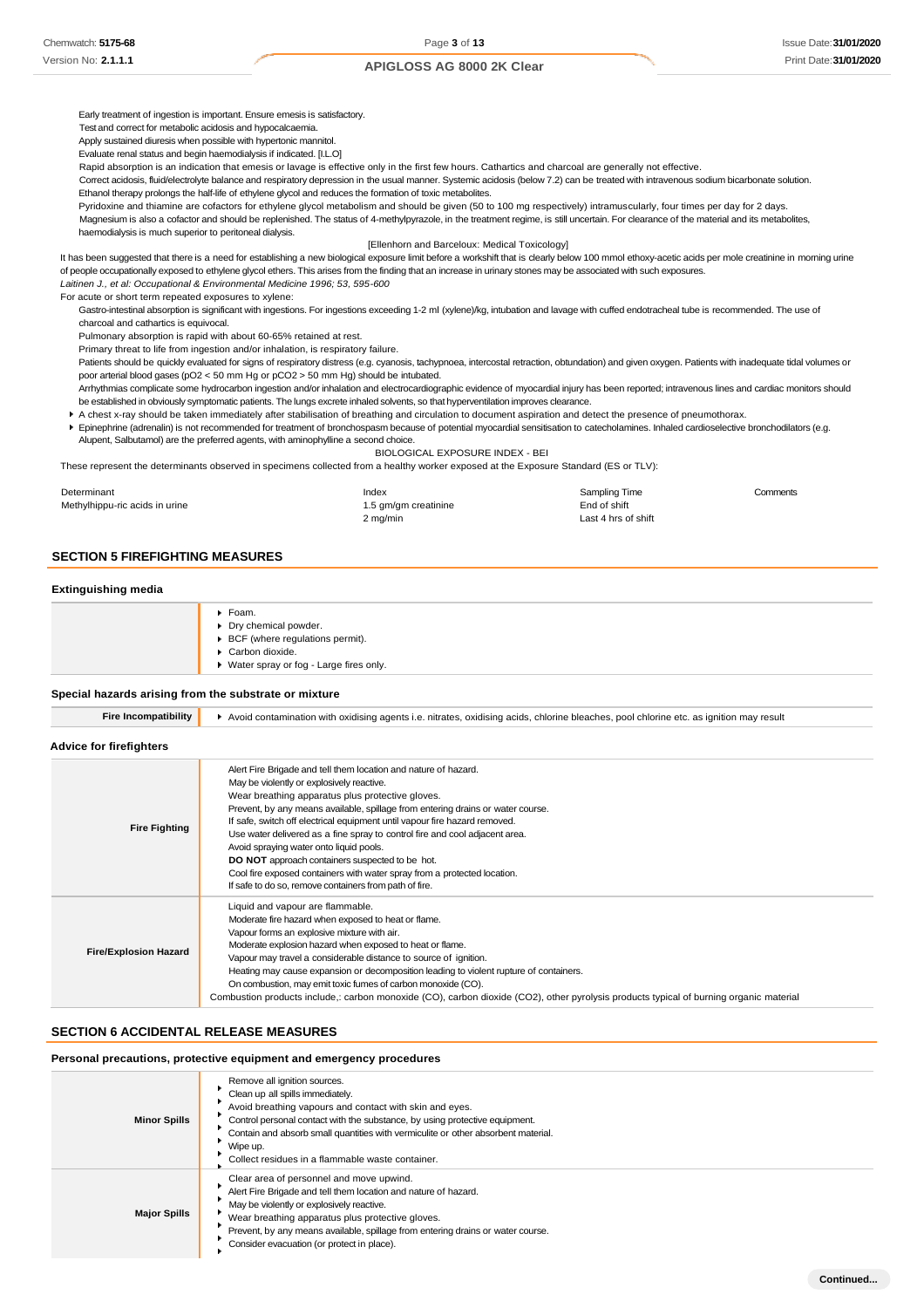|                                       | ▶ No smoking, naked lights or ignition sources.                            |  |
|---------------------------------------|----------------------------------------------------------------------------|--|
|                                       | Increase ventilation.                                                      |  |
|                                       | Stop leak if safe to do so.                                                |  |
|                                       | • Water spray or fog may be used to disperse /absorb vapour.               |  |
|                                       |                                                                            |  |
|                                       | Contain spill with sand, earth or vermiculite.<br>٠                        |  |
|                                       | Use only spark-free shovels and explosion proof equipment.                 |  |
|                                       | Collect recoverable product into labelled containers for recycling.        |  |
|                                       | Absorb remaining product with sand, earth or vermiculite.                  |  |
|                                       | Collect solid residues and seal in labelled drums for disposal.            |  |
|                                       | ▶ Wash area and prevent runoff into drains.                                |  |
|                                       | If contamination of drains or waterways occurs, advise emergency services. |  |
|                                       |                                                                            |  |
|                                       | Personal Protective Equipment advice is contained in Section 8 of the SDS. |  |
|                                       |                                                                            |  |
| <b>SECTION 7 HANDLING AND STORAGE</b> |                                                                            |  |
|                                       |                                                                            |  |
| Precautions for safe handling         |                                                                            |  |
|                                       |                                                                            |  |

| Safe handling            | Containers, even those that have been emptied, may contain explosive vapours.<br>Do NOT cut, drill, grind, weld or perform similar operations on or near containers.<br>Avoid all personal contact, including inhalation.<br>Wear protective clothing when risk of overexposure occurs.<br>Use in a well-ventilated area.<br>Prevent concentration in hollows and sumps.<br>DO NOT enter confined spaces until atmosphere has been checked.<br>Avoid smoking, naked lights or ignition sources.<br>Avoid generation of static electricity.<br><b>DO NOT</b> use plastic buckets.<br>Earth all lines and equipment.<br>Use spark-free tools when handling.<br>Avoid contact with incompatible materials.<br>When handling, DO NOT eat, drink or smoke.<br>Keep containers securely sealed when not in use.<br>Avoid physical damage to containers.<br>Always wash hands with soap and water after handling.<br>Work clothes should be laundered separately.<br>Use good occupational work practice.<br>Observe manufacturer's storage and handling recommendations contained within this MSDS.<br>Atmosphere should be regularly checked against established exposure standards to ensure safe working conditions.                                                                                                                                                                                                                                                                                                                                                                                                                                                                                                                                                      |
|--------------------------|------------------------------------------------------------------------------------------------------------------------------------------------------------------------------------------------------------------------------------------------------------------------------------------------------------------------------------------------------------------------------------------------------------------------------------------------------------------------------------------------------------------------------------------------------------------------------------------------------------------------------------------------------------------------------------------------------------------------------------------------------------------------------------------------------------------------------------------------------------------------------------------------------------------------------------------------------------------------------------------------------------------------------------------------------------------------------------------------------------------------------------------------------------------------------------------------------------------------------------------------------------------------------------------------------------------------------------------------------------------------------------------------------------------------------------------------------------------------------------------------------------------------------------------------------------------------------------------------------------------------------------------------------------------------------------------------------------------------------------------------------------------------|
| <b>Other information</b> | Store in original containers in approved flammable liquid storage area.<br>Store away from incompatible materials in a cool, dry, well-ventilated area.<br>DO NOT store in pits, depressions, basements or areas where vapours may be trapped.<br>No smoking, naked lights, heat or ignition sources.<br>Storage areas should be clearly identified, well illuminated, clear of obstruction and accessible only to trained and authorised personnel - adequate security<br>must be provided so that unauthorised personnel do not have access.<br>Store according to applicable regulations for flammable materials for storage tanks, containers, piping, buildings, rooms, cabinets, allowable quantities and<br>minimum storage distances.<br>Use non-sparking ventilation systems, approved explosion proof equipment and intrinsically safe electrical systems.<br>Have appropriate extinguishing capability in storage area (e.g. portable fire extinguishers - dry chemical, foam or carbon dioxide) and flammable gas<br>detectors.<br>Keep adsorbents for leaks and spills readily available.<br>Protect containers against physical damage and check regularly for leaks.<br>Observe manufacturer's storage and handling recommendations contained within this MSDS.<br>In addition, for tank storages (where appropriate):<br>Store in grounded, properly designed and approved vessels and away from incompatible materials.<br>For bulk storages, consider use of floating roof or nitrogen blanketed vessels; where venting to atmosphere is possible, equip storage tank vents with flame<br>arrestors; inspect tank vents during winter conditions for vapour/ice build-up.<br>Storage tanks should be above ground and diked to hold entire contents. |

# **Conditions for safe storage, including any incompatibilities**

| Suitable container             | Packing as supplied by manufacturer.<br>Plastic containers may only be used if approved for flammable liquid.<br>Check that containers are clearly labelled and free from leaks.<br>For low viscosity materials (i): Drums and jerry cans must be of the non-removable head type. (ii): Where a can is to be used as an inner package, the can<br>must have a screwed enclosure.<br>For materials with a viscosity of at least 2680 cSt. (23 deg. C)<br>For manufactured product having a viscosity of at least 250 cSt. (23 deg. C)<br>Manufactured product that requires stirring before use and having a viscosity of at least 20 cSt (25 deg. C): (i) Removable head packaging; (ii) Cans with<br>friction closures and (iii) low pressure tubes and cartridges may be used.<br>Where combination packages are used, and the inner packages are of glass, there must be sufficient inert cushioning material in contact with inner and outer<br>packages<br>In addition, where inner packagings are glass and contain liquids of packing group I there must be sufficient inert absorbent to absorb any spillage, unless<br>the outer packaging is a close fitting moulded plastic box and the substances are not incompatible with the plastic.                                               |
|--------------------------------|----------------------------------------------------------------------------------------------------------------------------------------------------------------------------------------------------------------------------------------------------------------------------------------------------------------------------------------------------------------------------------------------------------------------------------------------------------------------------------------------------------------------------------------------------------------------------------------------------------------------------------------------------------------------------------------------------------------------------------------------------------------------------------------------------------------------------------------------------------------------------------------------------------------------------------------------------------------------------------------------------------------------------------------------------------------------------------------------------------------------------------------------------------------------------------------------------------------------------------------------------------------------------------------------------|
| <b>Storage incompatibility</b> | Vigorous reactions, sometimes amounting to explosions, can result from the contact between aromatic rings and strong oxidising agents.<br>Aromatics can react exothermically with bases and with diazo compounds.<br>For alkyl aromatics:<br>The alkyl side chain of aromatic rings can undergo oxidation by several mechanisms. The most common and dominant one is the attack by oxidation at benzylic<br>carbon as the intermediate formed is stabilised by resonance structure of the ring.<br>Following reaction with oxygen and under the influence of sunlight, a hydroperoxide at the alpha-position to the aromatic ring, is the primary oxidation product<br>formed (provided a hydrogen atom is initially available at this position) - this product is often short-lived but may be stable dependent on the nature of the<br>aromatic substitution; a secondary C-H bond is more easily attacked than a primary C-H bond whilst a tertiary C-H bond is even more susceptible to attack<br>by oxygen<br>Monoalkylbenzenes may subsequently form monocarboxylic acids; alkyl naphthalenes mainly produce the corresponding naphthalene carboxylic acids.<br>Oxidation in the presence of transition metal salts not only accelerates but also selectively decomposes the hydroperoxides. |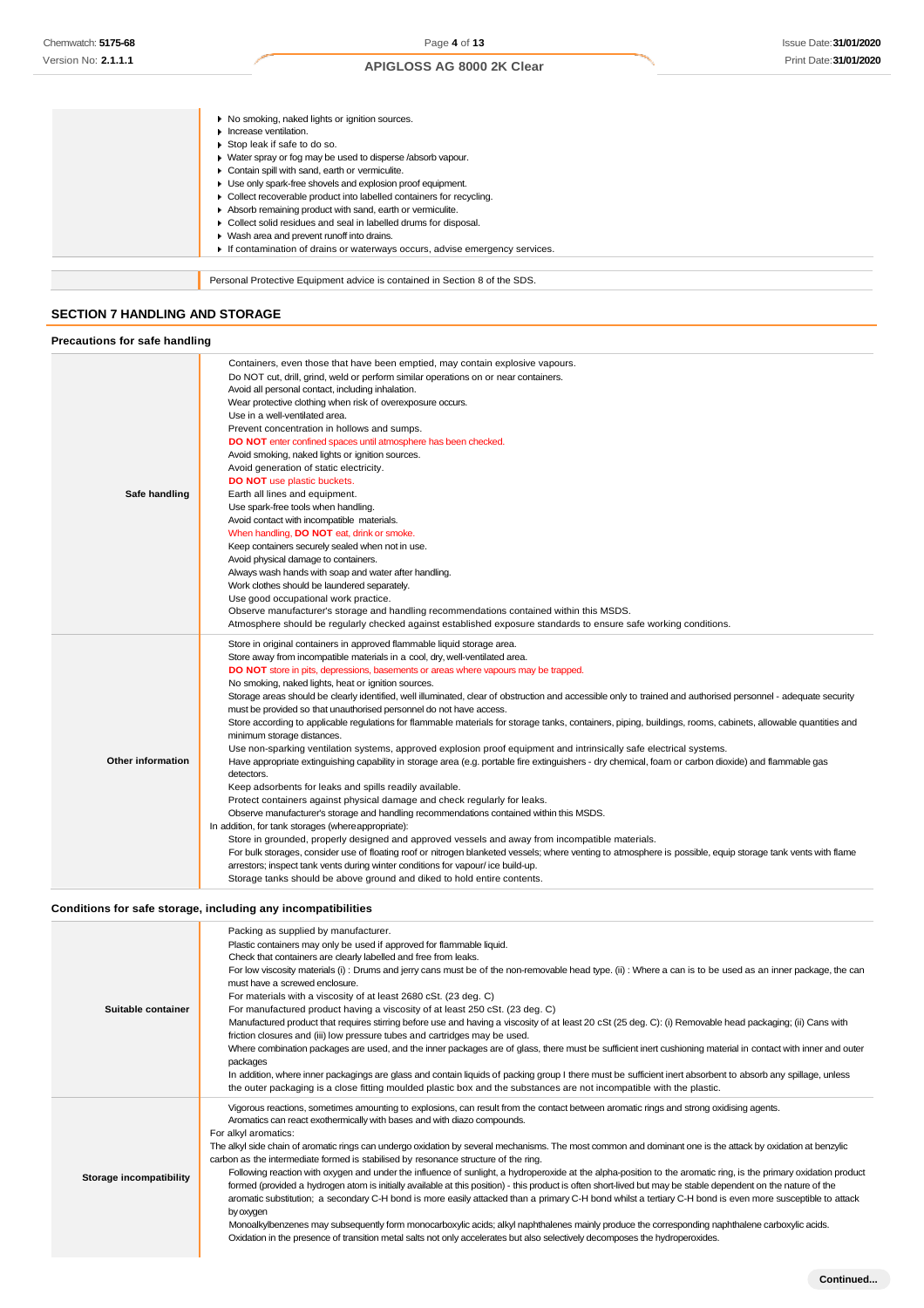Hock-rearrangement by the influence of strong acids converts the hydroperoxides to hemiacetals. Peresters formed from the hydroperoxides undergo Criegee rearrangement easily.

Alkali metals accelerate the oxidation while CO2 as co-oxidant enhances the selectivity.

- Microwave conditions give improved yields of the oxidation products.
- Photo-oxidation products may occur following reaction with hydroxyl radicals and NOx these may be components of photochemical smogs.
- Oxidation of Alkylaromatics: T.S.S Rao and Shubhra Awasthi: E-Journal of Chemistry Vol 4, No. 1, pp 1-13 January 2007
- Avoid reaction with oxidising agents

### **SECTION 8 EXPOSURE CONTROLS / PERSONAL PROTECTION**

#### **Control parameters**

## **OCCUPATIONAL EXPOSURE LIMITS (OEL)**

# **INGREDIENT DATA**

| Source                                                                 | Ingredient            | <b>Material name</b>          | <b>TWA</b>          | <b>STEL</b>         | Peak          | <b>Notes</b>  |
|------------------------------------------------------------------------|-----------------------|-------------------------------|---------------------|---------------------|---------------|---------------|
| Singapore Permissible<br><b>Exposure Limits of Toxic</b><br>Substances | n-butyl acetate       | n-Butyl acetate               | 713 mg/m3 / 150 ppm | 200 mg/m3 / 950 ppm | Not Available | Not Available |
| Singapore Permissible<br><b>Exposure Limits of Toxic</b><br>Substances | 2-ethoxyethyl acetate | 2-Ethoxyethyl acetate (EGEEA) | 27 mg/m3 / 5 ppm    | Not Available       | Not Available | Not Available |
| Singapore Permissible<br><b>Exposure Limits of Toxic</b><br>Substances | xylene                | Xylene                        | 434 mg/m3 / 100 ppm | 150 mg/m3 / 651 ppm | Not Available | Not Available |

# **EMERGENCY LIMITS**

| Ingredient                                                                                                                                                                                                                     | <b>Material name</b>                                                                                            |  | TEEL-1           | TEEL-2           | TEEL-3           |
|--------------------------------------------------------------------------------------------------------------------------------------------------------------------------------------------------------------------------------|-----------------------------------------------------------------------------------------------------------------|--|------------------|------------------|------------------|
| n-butyl acetate                                                                                                                                                                                                                | Butyl acetate, n-                                                                                               |  | Not<br>Available | Not<br>Available | Not<br>Available |
| 2-ethoxyethyl acetate                                                                                                                                                                                                          | Ethoxyethylacetate, 2-                                                                                          |  | 15 ppm           | 420 ppm          | 2500 ppm         |
| naphtha petroleum, light<br>aromatic solvent                                                                                                                                                                                   | Aromatic hydrocarbon solvents; (High flash naphtha distillates; Solvent naphtha (petroleum), light<br>aromatic) |  | 3.1 ppm          | 34 ppm           | 410 ppm          |
| xylene                                                                                                                                                                                                                         | Xylenes                                                                                                         |  | Not<br>Available | Not<br>Available | Not<br>Available |
|                                                                                                                                                                                                                                |                                                                                                                 |  |                  |                  |                  |
| Ingredient                                                                                                                                                                                                                     | <b>Original IDLH</b><br><b>Revised IDLH</b>                                                                     |  |                  |                  |                  |
| to the colorado of the state of the state of the state of the state of the state of the state of the state of the state of the state of the state of the state of the state of the state of the state of the state of the stat | $10.000 - 1$<br>$4700$ H $F11$                                                                                  |  |                  |                  |                  |

| $\sim$                                       |               |                 |
|----------------------------------------------|---------------|-----------------|
| n-butyl acetate                              | 10,000 ppm    | 1,700 [LEL] ppm |
| 2-ethoxyethyl acetate                        | 2,500 ppm     | 500 ppm         |
| naphtha petroleum, light<br>aromatic solvent | Not Available | Not Available   |
| xylene                                       | 1,000 ppm     | 900 ppm         |
|                                              |               |                 |

### **Exposure controls**

|                                     | Engineering controls are used to remove a hazard or place a barrier between the worker and the hazard. Well-designed engineering controls can be highly<br>effective in protecting workers and will typically be independent of worker interactions to provide this high level of protection.<br>The basic types of engineering controls are:<br>Process controls which involve changing the way a job activity or process is done to reduce the risk.<br>Enclosure and/or isolation of emission source which keeps a selected hazard "physically" away from the worker and ventilation that strategically "adds" and<br>"removes" air in the work environment. Ventilation can remove or dilute an air contaminant if designed properly. The design of a ventilation system must match<br>the particular process and chemical or contaminant in use.<br>Employers may need to use multiple types of controls to prevent employee overexposure.<br>For flammable liquids and flammable gases, local exhaust ventilation or a process enclosure ventilation system may be required. Ventilation equipment should<br>be explosion-resistant.<br>Air contaminants generated in the workplace possess varying "escape" velocities which, in turn, determine the "capture velocities" of fresh circulating air<br>required to effectively remove the contaminant. |                                  |                                              |
|-------------------------------------|--------------------------------------------------------------------------------------------------------------------------------------------------------------------------------------------------------------------------------------------------------------------------------------------------------------------------------------------------------------------------------------------------------------------------------------------------------------------------------------------------------------------------------------------------------------------------------------------------------------------------------------------------------------------------------------------------------------------------------------------------------------------------------------------------------------------------------------------------------------------------------------------------------------------------------------------------------------------------------------------------------------------------------------------------------------------------------------------------------------------------------------------------------------------------------------------------------------------------------------------------------------------------------------------------------------------------------------------------------------|----------------------------------|----------------------------------------------|
|                                     | Type of Contaminant:                                                                                                                                                                                                                                                                                                                                                                                                                                                                                                                                                                                                                                                                                                                                                                                                                                                                                                                                                                                                                                                                                                                                                                                                                                                                                                                                         |                                  | Air Speed:                                   |
| Appropriate engineering<br>controls | solvent, vapours, degreasing etc., evaporating from tank (in still air).                                                                                                                                                                                                                                                                                                                                                                                                                                                                                                                                                                                                                                                                                                                                                                                                                                                                                                                                                                                                                                                                                                                                                                                                                                                                                     |                                  |                                              |
|                                     | aerosols, fumes from pouring operations, intermittent container filling, low speed conveyer transfers, welding, spray drift, plating acid fumes,<br>pickling (released at low velocity into zone of active generation)                                                                                                                                                                                                                                                                                                                                                                                                                                                                                                                                                                                                                                                                                                                                                                                                                                                                                                                                                                                                                                                                                                                                       |                                  | $0.5 - 1$ m/s<br>$(100 - 200)$<br>$f/min.$ ) |
|                                     | direct spray, spray painting in shallow booths, drum filling, conveyer loading, crusher dusts, gas discharge (active generation into zone of<br>rapid air motion)                                                                                                                                                                                                                                                                                                                                                                                                                                                                                                                                                                                                                                                                                                                                                                                                                                                                                                                                                                                                                                                                                                                                                                                            |                                  | $1-2.5$ m/s<br>$(200 - 500)$<br>$f/min.$ )   |
|                                     | Within each range the appropriate value depends on:                                                                                                                                                                                                                                                                                                                                                                                                                                                                                                                                                                                                                                                                                                                                                                                                                                                                                                                                                                                                                                                                                                                                                                                                                                                                                                          |                                  |                                              |
|                                     | Lower end of the range<br>Upper end of the range                                                                                                                                                                                                                                                                                                                                                                                                                                                                                                                                                                                                                                                                                                                                                                                                                                                                                                                                                                                                                                                                                                                                                                                                                                                                                                             |                                  |                                              |
|                                     | 1: Room air currents minimal or favourable to capture                                                                                                                                                                                                                                                                                                                                                                                                                                                                                                                                                                                                                                                                                                                                                                                                                                                                                                                                                                                                                                                                                                                                                                                                                                                                                                        | 1: Disturbing room air currents  |                                              |
|                                     | 2: Contaminants of low toxicity or of nuisance value only.                                                                                                                                                                                                                                                                                                                                                                                                                                                                                                                                                                                                                                                                                                                                                                                                                                                                                                                                                                                                                                                                                                                                                                                                                                                                                                   | 2: Contaminants of high toxicity |                                              |
|                                     | 3: Intermittent, low production.                                                                                                                                                                                                                                                                                                                                                                                                                                                                                                                                                                                                                                                                                                                                                                                                                                                                                                                                                                                                                                                                                                                                                                                                                                                                                                                             | 3: High production, heavy use    |                                              |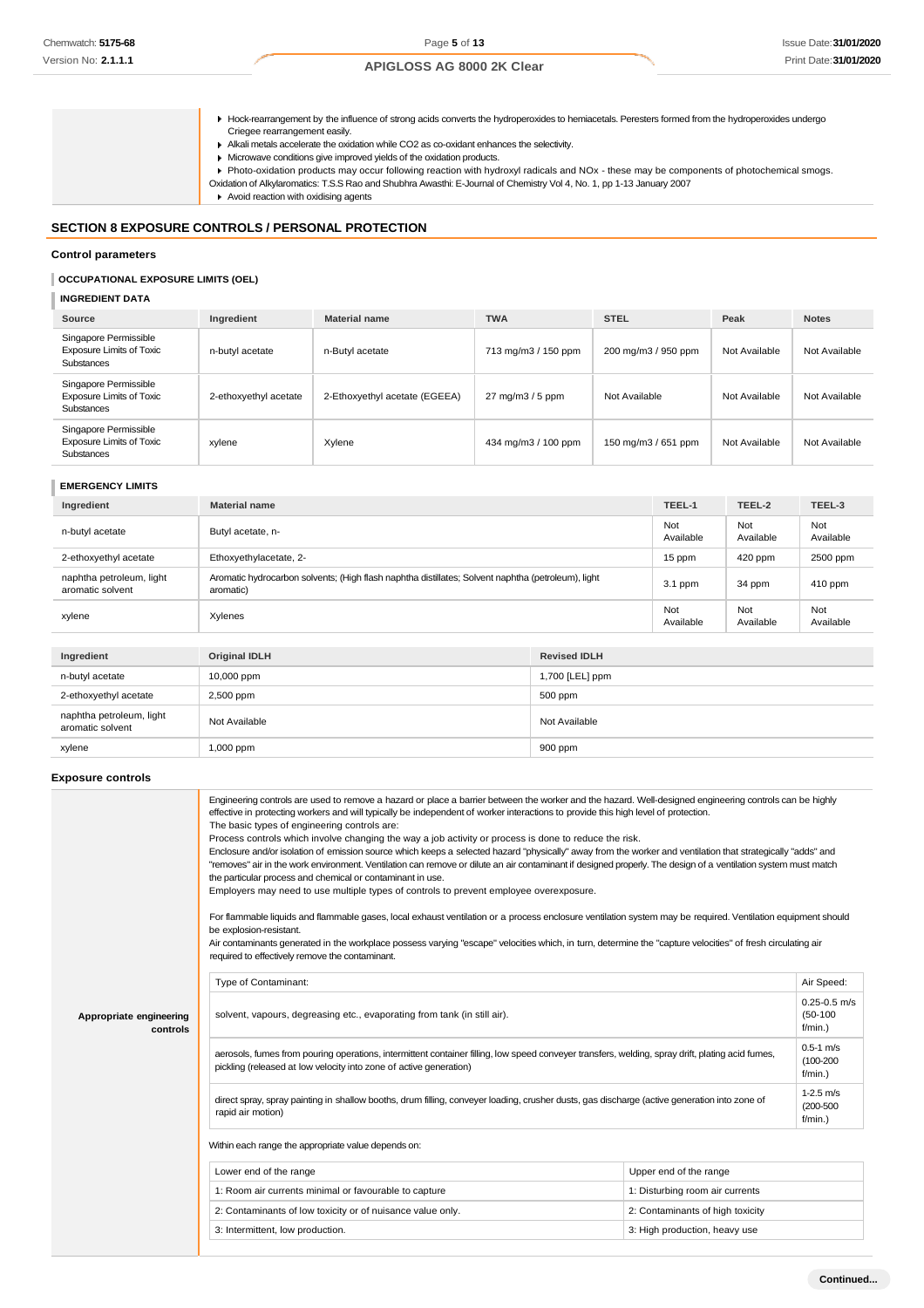|                              | 4: Large hood or large air mass in motion                                                                                                                                                                                                                                                                                                                                                                                                                                                                                                                                                                                                                                                                                                                                                                                                                                                                                                                                                                                                                                                                                                                                                                                                                                                                                                                                                                                                                                                                                                                                                                                                                                                                                                                                                                                                                             | 4: Small hood-local control only |
|------------------------------|-----------------------------------------------------------------------------------------------------------------------------------------------------------------------------------------------------------------------------------------------------------------------------------------------------------------------------------------------------------------------------------------------------------------------------------------------------------------------------------------------------------------------------------------------------------------------------------------------------------------------------------------------------------------------------------------------------------------------------------------------------------------------------------------------------------------------------------------------------------------------------------------------------------------------------------------------------------------------------------------------------------------------------------------------------------------------------------------------------------------------------------------------------------------------------------------------------------------------------------------------------------------------------------------------------------------------------------------------------------------------------------------------------------------------------------------------------------------------------------------------------------------------------------------------------------------------------------------------------------------------------------------------------------------------------------------------------------------------------------------------------------------------------------------------------------------------------------------------------------------------|----------------------------------|
|                              | Simple theory shows that air velocity falls rapidly with distance away from the opening of a simple extraction pipe. Velocity generally decreases with the square<br>of distance from the extraction point (in simple cases). Therefore the air speed at the extraction point should be adjusted, accordingly, after reference to<br>distance from the contaminating source. The air velocity at the extraction fan, for example, should be a minimum of 1-2 m/s (200-400 f/min.) for extraction of<br>solvents generated in a tank 2 meters distant from the extraction point. Other mechanical considerations, producing performance deficits within the extraction<br>apparatus, make it essential that theoretical air velocities are multiplied by factors of 10 or more when extraction systems are installed or used.                                                                                                                                                                                                                                                                                                                                                                                                                                                                                                                                                                                                                                                                                                                                                                                                                                                                                                                                                                                                                                          |                                  |
| <b>Personal protection</b>   |                                                                                                                                                                                                                                                                                                                                                                                                                                                                                                                                                                                                                                                                                                                                                                                                                                                                                                                                                                                                                                                                                                                                                                                                                                                                                                                                                                                                                                                                                                                                                                                                                                                                                                                                                                                                                                                                       |                                  |
| Eye and face protection      | ▶ Safety glasses with side shields<br>Chemical goggles.<br>▶ Contact lenses may pose a special hazard; soft contact lenses may absorb and concentrate irritants. A written policy document, describing the wearing of<br>lenses or restrictions on use, should be created for each workplace or task. This should include a review of lens absorption and adsorption for the class of<br>chemicals in use and an account of injury experience. Medical and first-aid personnel should be trained in their removal and suitable equipment should be<br>readily available. In the event of chemical exposure, begin eye irrigation immediately and remove contact lens as soon as practicable. Lens should be removed<br>at the first signs of eye redness or irritation - lens should be removed in a clean environment only after workers have washed hands thoroughly. [CDC NIOSH<br>Current Intelligence Bulletin 59], [AS/NZS 1336 or national equivalent]                                                                                                                                                                                                                                                                                                                                                                                                                                                                                                                                                                                                                                                                                                                                                                                                                                                                                                         |                                  |
| <b>Skin protection</b>       | See Hand protection below                                                                                                                                                                                                                                                                                                                                                                                                                                                                                                                                                                                                                                                                                                                                                                                                                                                                                                                                                                                                                                                                                                                                                                                                                                                                                                                                                                                                                                                                                                                                                                                                                                                                                                                                                                                                                                             |                                  |
| Hands/feet protection        | The selection of suitable gloves does not only depend on the material, but also on further marks of quality which vary from manufacturer to manufacturer. Where<br>the chemical is a preparation of several substances, the resistance of the glove material can not be calculated in advance and has therefore to be checked prior<br>to the application.<br>The exact break through time for substances has to be obtained from the manufacturer of the protective gloves and has to be observed when making a final<br>choice.<br>Suitability and durability of glove type is dependent on usage. Important factors in the selection of gloves include:<br>Firequency and duration of contact,<br>• chemical resistance of glove material,<br>▶ glove thickness and<br>$\blacktriangleright$ dexterity<br>Select gloves tested to a relevant standard (e.g. Europe EN 374, US F739, AS/NZS 2161.1 or national equivalent).<br>> When prolonged or frequently repeated contact may occur, a glove with a protection class of 5 or higher (breakthrough time greater than 240 minutes<br>according to EN 374, AS/NZS 2161.10.1 or national equivalent) is recommended.<br>> When only brief contact is expected, a glove with a protection class of 3 or higher (breakthrough time greater than 60 minutes according to EN 374, AS/NZS<br>2161.10.1 or national equivalent) is recommended.<br>> Some glove polymer types are less affected by movement and this should be taken into account when considering gloves for long-term use.<br>Contaminated gloves should be replaced.<br>Gloves must only be wom on clean hands. After using gloves, hands should be washed and dried thoroughly. Application of a non-perfumed moisturiser is<br>recommended.<br>▶ Wear chemical protective gloves, e.g. PVC.<br>Wear safety footwear or safety gumboots, e.g. Rubber |                                  |
| <b>Body protection</b>       | See Other protection below                                                                                                                                                                                                                                                                                                                                                                                                                                                                                                                                                                                                                                                                                                                                                                                                                                                                                                                                                                                                                                                                                                                                                                                                                                                                                                                                                                                                                                                                                                                                                                                                                                                                                                                                                                                                                                            |                                  |
| Other protectio <sub>n</sub> | • Overalls.<br>PVC Apron.<br>PVC protective suit may be required if exposure severe.<br>Eyewash unit.<br>Ensure there is ready access to a safety shower.<br>Some plastic personal protective equipment (PPE) (e.g. gloves, aprons, overshoes) are not recommended as they may produce static electricity.<br>For large scale or continuous use wear tight-weave non-static clothing (no metallic fasteners, cuffs or pockets).<br>Non sparking safety or conductive footwear should be considered. Conductive footwear describes a boot or shoe with a sole made from a conductive compound<br>chemically bound to the bottom components, for permanent control to electrically ground the foot an shall dissipate static electricity from the body to reduce the<br>possibility of ignition of volatile compounds. Electrical resistance must range between 0 to 500,000 ohms. Conductive shoes should be stored in lockers close<br>to the room in which they are worn. Personnel who have been issued conductive footwear should not wear them from their place of work to their homes and<br>return.                                                                                                                                                                                                                                                                                                                                                                                                                                                                                                                                                                                                                                                                                                                                                             |                                  |
| <b>Thermal hazards</b>       | Not Available                                                                                                                                                                                                                                                                                                                                                                                                                                                                                                                                                                                                                                                                                                                                                                                                                                                                                                                                                                                                                                                                                                                                                                                                                                                                                                                                                                                                                                                                                                                                                                                                                                                                                                                                                                                                                                                         |                                  |

### **Recommended material(s)**

**GLOVE SELECTION INDEX**

| Glove selection is based on a modified presentation of the:<br>"Forsberg Clothing Performance Index".<br>The effect(s) of the following substance(s) are taken into account in the computer-<br>generated selection:<br>APIGLOSS AG 8000 2K Clear |         |
|---------------------------------------------------------------------------------------------------------------------------------------------------------------------------------------------------------------------------------------------------|---------|
| <b>Material</b>                                                                                                                                                                                                                                   | CPI     |
| ##2-ethoxyethyl                                                                                                                                                                                                                                   | acetate |
| <b>BUTYL</b>                                                                                                                                                                                                                                      | C       |
| <b>BUTYL/NEOPRENE</b>                                                                                                                                                                                                                             | C       |
| <b>HYPALON</b>                                                                                                                                                                                                                                    | C       |
| NAT+NEOPR+NITRILE                                                                                                                                                                                                                                 | C       |
| <b>NATURAL RUBBER</b>                                                                                                                                                                                                                             | C       |
| NATURAL+NEOPRENE                                                                                                                                                                                                                                  | C       |
| <b>NEOPRENE</b>                                                                                                                                                                                                                                   | C       |
| NEOPRENE/NATURAL                                                                                                                                                                                                                                  | C       |
| <b>NITRILE</b>                                                                                                                                                                                                                                    | C       |

### **Respiratory protection**

Type A Filter of sufficient capacity. (AS/NZS 1716 & 1715, EN 143:2000 & 149:2001, ANSI Z88 or national equivalent)

Where the concentration of gas/particulates in the breathing zone, approaches or exceeds the "Exposure Standard" (or ES), respiratory protection is required.

Degree of protection varies with both face-piece and Class of filter; the nature of protection varies with Type of filter.

| <b>Required Minimum</b><br><b>Protection Factor</b> | <b>Half-Face</b><br>Respirator | <b>Full-Face</b><br>Respirator | <b>Powered Air</b><br>Respirator |
|-----------------------------------------------------|--------------------------------|--------------------------------|----------------------------------|
| up to $10 \times ES$                                | A-AUS                          |                                | A-PAPR-AUS /<br>Class 1          |
| up to $50 \times ES$                                | -                              | A-AUS / Class 1                |                                  |
| up to $100 \times ES$                               | ٠                              | $A-2$                          | A-PAPR-2 ^                       |

#### ^ - Full-face

A(All classes) = Organic vapours, B AUS or B1 = Acid gasses, B2 = Acid gas or hydrogen cyanide(HCN), B3 = Acid gas or hydrogen cyanide(HCN), E = Sulfur dioxide(SO2), G = Agricultural chemicals,  $K =$  Ammonia(NH3), Hg = Mercury, NO = Oxides of nitrogen, MB = Methyl bromide, AX = Low boiling point organic compounds(below 65 degC)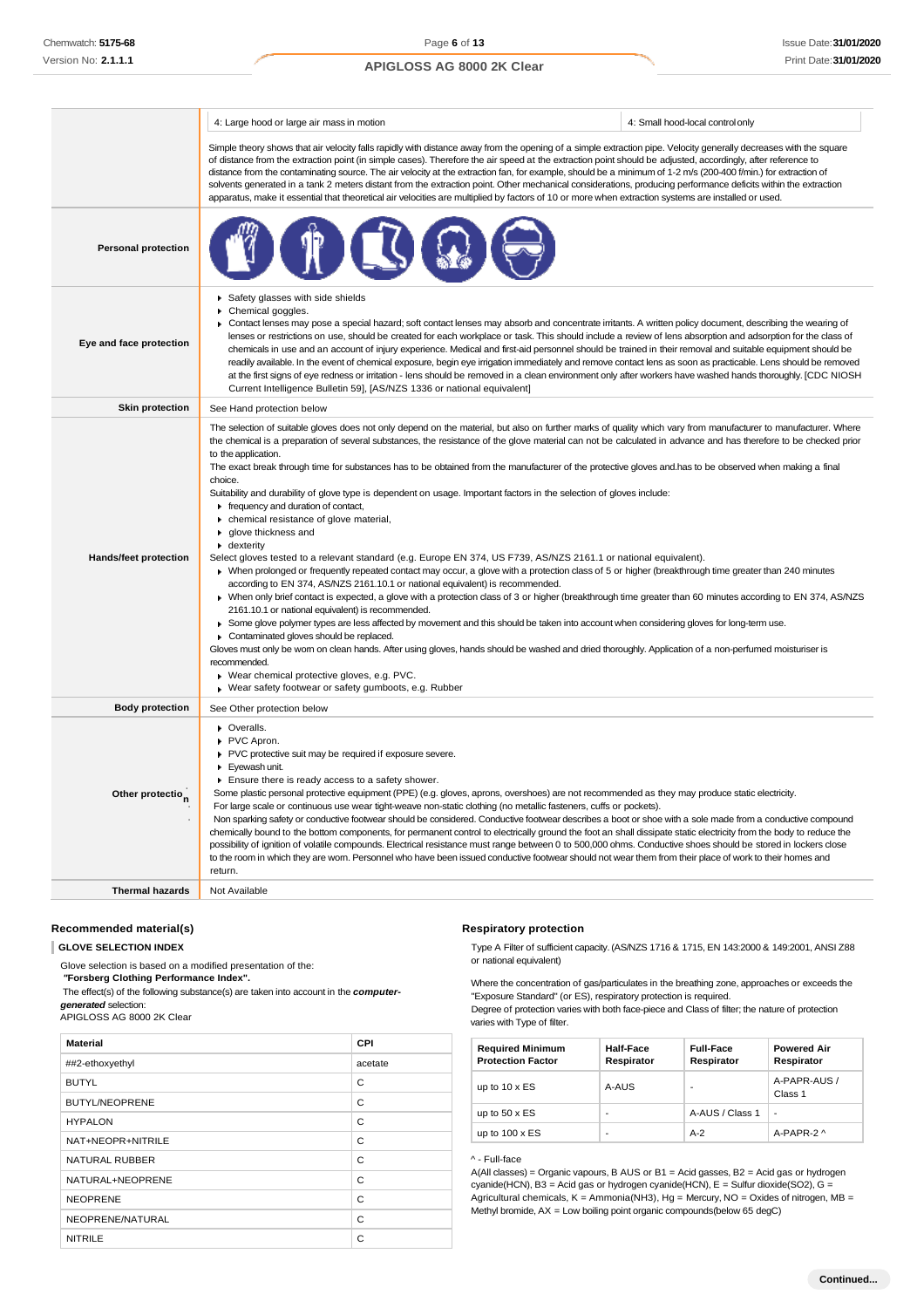NITRILE+PVC

PE/EVAL/PE

| NITRILE+PVC | C |
|-------------|---|
| PE          | C |
| PE/EVAL/PE  | C |
| <b>PVA</b>  | C |
| <b>PVC</b>  | C |

**Appearance** White flammable liquid; does not mix with water.|Viscosity: 78-80 KU

| <b>PVC</b>    | С |
|---------------|---|
| PVDC/PE/PVDC  | C |
| SARANEX-23    | C |
| <b>TEFLON</b> | C |
| <b>VITON</b>  | C |
| VITON/BUTYL   | C |

\* CPI - Chemwatch Performance Index

A: Best Selection

B: Satisfactory; may degrade after 4 hours continuous immersion

C: Poor to Dangerous Choice for other than short term immersion

**NOTE**: As a series of factors will influence the actual performance of the glove, a final

selection must be based on detailed observation. -

\* Where the glove is to be used on a short term, casual or infrequent basis, factors such as "feel" or convenience (e.g. disposability), may dictate a choice of gloves which might otherwise be unsuitable following long-term or frequent use. A qualified practitioner should be consulted.

### **SECTION 9 PHYSICAL AND CHEMICAL PROPERTIES**

# **Information on basic physical and chemical properties**

| <b>Physical state</b>                           | Liquid         | Relative density (Water = 1)                      | 1.26-1.30      |
|-------------------------------------------------|----------------|---------------------------------------------------|----------------|
| Odour                                           | Not Available  | <b>Partition coefficient</b><br>n-octanol / water | Not Available  |
| <b>Odour threshold</b>                          | Not Available  | Auto-ignition temperature<br>$(^{\circ}C)$        | Not Available  |
| pH (as supplied)                                | Not Applicable | Decomposition<br>temperature                      | Not Available  |
| Melting point / freezing<br>point (°C)          | Not Available  | <b>Viscosity (cSt)</b>                            | Not Available  |
| Initial boiling point and<br>boiling range (°C) | Not Available  | Molecular weight (g/mol)                          | Not Applicable |
| Flash point (°C)                                | 24             | <b>Taste</b>                                      | Not Available  |
| <b>Evaporation rate</b>                         | Not Available  | <b>Explosive properties</b>                       | Not Available  |
| Flammability                                    | Flammable.     | <b>Oxidising properties</b>                       | Not Available  |
| Upper Explosive Limit (%)                       | Not Available  | Surface Tension (dyn/cm or<br>$mN/m$ )            | Not Available  |
| Lower Explosive Limit (%)                       | Not Available  | <b>Volatile Component (%vol)</b>                  | 50-60          |
| Vapour pressure (kPa)                           | Not Available  | Gas group                                         | Not Available  |
| Solubility in water (g/L)                       | Immiscible     | pH as a solution (1%)                             | Not Applicable |
| Vapour density (Air = 1)                        | Not Available  | VOC g/L                                           | Not Available  |
|                                                 |                |                                                   |                |

# **SECTION 10 STABILITY AND REACTIVITY**

| Reactivity                                 | See section 7                                                                                                                    |
|--------------------------------------------|----------------------------------------------------------------------------------------------------------------------------------|
| <b>Chemical stability</b>                  | Unstable in the presence of incompatible materials.<br>Product is considered stable.<br>Hazardous polymerisation will not occur. |
| Possibility of hazardous<br>reactions      | See section 7                                                                                                                    |
| <b>Conditions to avoid</b>                 | See section 7                                                                                                                    |
| Incompatible materials                     | See section 7                                                                                                                    |
| <b>Hazardous decomposition</b><br>products | See section 5                                                                                                                    |

# **SECTION 11 TOXICOLOGICAL INFORMATION**

#### **Information on toxicological effects**

| Inhaled | Inhalation of vapours or aerosols (mists, fumes), generated by the material during the course of normal handling, may be damaging to the health of the<br>individual.<br>On exposure to mixed trimethylbenzenes, some people may become nervous, tensed, anxious and have difficult breathing. There may be a reduction red blood<br>cells and bleeding abnormalities. There may also be drowsiness.<br>Acute effects from inhalation of high vapour concentrations may be chest and nasal irritation with coughing, sneezing, headache and even nausea. |
|---------|----------------------------------------------------------------------------------------------------------------------------------------------------------------------------------------------------------------------------------------------------------------------------------------------------------------------------------------------------------------------------------------------------------------------------------------------------------------------------------------------------------------------------------------------------------|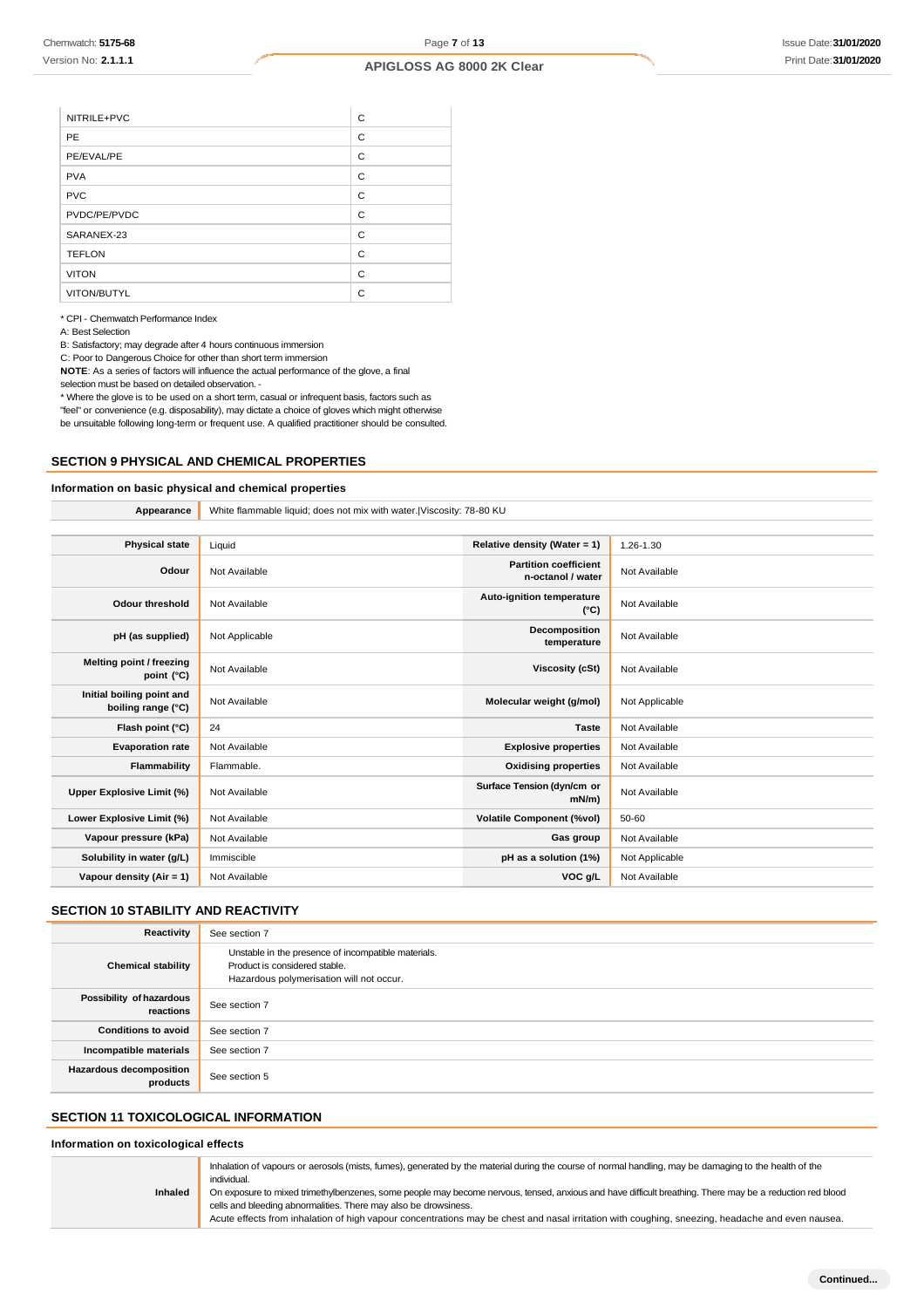×.

# **APIGLOSS AG 8000 2K Clear**

| Ingestion           | Swallowing of the liquid may cause aspiration into the lungs with the risk of chemical pneumonitis; serious consequences may result. (ICSC13733)<br>Accidental ingestion of the material may be damaging to the health of the individual.                                                                                                                                                                                                                                                                                                                                       |
|---------------------|---------------------------------------------------------------------------------------------------------------------------------------------------------------------------------------------------------------------------------------------------------------------------------------------------------------------------------------------------------------------------------------------------------------------------------------------------------------------------------------------------------------------------------------------------------------------------------|
| <b>Skin Contact</b> | The liquid may be miscible with fats or oils and may degrease the skin, producing a skin reaction described as non-allergic contact dermatitis. The material is<br>unlikely to produce an irritant dermatitis as described in EC Directives.<br>Open cuts, abraded or irritated skin should not be exposed to this material<br>Entry into the blood-stream, through, for example, cuts, abrasions or lesions, may produce systemic injury with harmful effects. Examine the skin prior to the use<br>of the material and ensure that any external damage is suitably protected. |
| Eye                 | Although the liquid is not thought to be an irritant (as classified by EC Directives), direct contact with the eye may produce transient discomfort characterised<br>by tearing or conjunctival redness (as with windburn).                                                                                                                                                                                                                                                                                                                                                     |
| Chronic             | Ample evidence exists from experimentation that reduced human fertility is directly caused by exposure to the material.<br>Ample evidence exists, from results in experimentation, that developmental disorders are directly caused by human exposure to the material.<br>Substance accumulation, in the human body, may occur and may cause some concern following repeated or long-term occupational exposure.                                                                                                                                                                |

|                                         | <b>TOXICITY</b>                                                                                                                                                                                                                                                                                                       | <b>IRRITATION</b>                                                                                                                                   |  |
|-----------------------------------------|-----------------------------------------------------------------------------------------------------------------------------------------------------------------------------------------------------------------------------------------------------------------------------------------------------------------------|-----------------------------------------------------------------------------------------------------------------------------------------------------|--|
| APIGLOSS AG 8000 2K Clear               | Not Available                                                                                                                                                                                                                                                                                                         | Not Available                                                                                                                                       |  |
|                                         | <b>TOXICITY</b>                                                                                                                                                                                                                                                                                                       | <b>IRRITATION</b>                                                                                                                                   |  |
|                                         | Dermal (rabbit) LD50: >14080 mg/kg <sup>[1]</sup>                                                                                                                                                                                                                                                                     | * [PPG]                                                                                                                                             |  |
|                                         | Inhalation (rat) LC50: 2000 ppm/4Hq <sup>[2]</sup>                                                                                                                                                                                                                                                                    | Eye (human): 300 mg                                                                                                                                 |  |
| n-butyl acetate                         | Inhalation (rat) LC50: 390 ppm/4h <sup>[2]</sup>                                                                                                                                                                                                                                                                      | Eye (rabbit): 20 mg (open)-SEVERE                                                                                                                   |  |
|                                         | Oral (rat) LD50: 10736 mg/kg <sup>[1]</sup>                                                                                                                                                                                                                                                                           | Eye (rabbit): 20 mg/24h - moderate                                                                                                                  |  |
|                                         |                                                                                                                                                                                                                                                                                                                       | Skin (rabbit): 500 mg/24h-moderate                                                                                                                  |  |
|                                         | <b>TOXICITY</b>                                                                                                                                                                                                                                                                                                       | <b>IRRITATION</b>                                                                                                                                   |  |
|                                         | Dermal (rabbit) LD50: 10500 mg/kg <sup>[2]</sup>                                                                                                                                                                                                                                                                      | Dermal (rabbit):420 mg(open)-mild                                                                                                                   |  |
| 2-ethoxyethyl acetate                   | Inhalation (rat) LC50: >1500 ppm/8H <sup>[2]</sup>                                                                                                                                                                                                                                                                    | Eye (rabbit): 40 mg - moderate                                                                                                                      |  |
|                                         | Inhalation (rat) LC50: 12.1 mg/L/8 hd <sup>[2]</sup>                                                                                                                                                                                                                                                                  |                                                                                                                                                     |  |
|                                         | Oral (rat) LD50: 2700 mg/kg <sup>[2]</sup>                                                                                                                                                                                                                                                                            |                                                                                                                                                     |  |
|                                         |                                                                                                                                                                                                                                                                                                                       |                                                                                                                                                     |  |
|                                         | <b>TOXICITY</b>                                                                                                                                                                                                                                                                                                       | <b>IRRITATION</b>                                                                                                                                   |  |
| naphtha petroleum, light                | Dermal (rabbit) LD50: >1900 mg/kg <sup>[1]</sup>                                                                                                                                                                                                                                                                      | Nil reported                                                                                                                                        |  |
| aromatic solvent                        | Inhalation (rat) LC50: >3670 ppm/8 h *[2]                                                                                                                                                                                                                                                                             |                                                                                                                                                     |  |
|                                         | Oral (rat) LD50: >4500 mg/kg <sup>[1]</sup>                                                                                                                                                                                                                                                                           |                                                                                                                                                     |  |
|                                         | <b>TOXICITY</b>                                                                                                                                                                                                                                                                                                       | <b>IRRITATION</b>                                                                                                                                   |  |
|                                         | Dermal (rabbit) LD50: >1700 mg/kg <sup>[2]</sup>                                                                                                                                                                                                                                                                      | Eye (human): 200 ppm irritant                                                                                                                       |  |
| xylene                                  | Inhalation (rat) LC50: 5000 ppm/4h <sup>[2]</sup>                                                                                                                                                                                                                                                                     | Eye (rabbit): 5 mg/24h SEVERE                                                                                                                       |  |
|                                         | Oral (rat) LD50: 4300 mg/kgt <sup>[2]</sup>                                                                                                                                                                                                                                                                           | Eye (rabbit): 87 mg mild                                                                                                                            |  |
|                                         |                                                                                                                                                                                                                                                                                                                       | Skin (rabbit):500 mg/24h moderate                                                                                                                   |  |
| Legend:                                 | 1. Value obtained from Europe ECHA Registered Substances - Acute toxicity 2.* Value obtained from manufacturer's SDS. Unless otherwise specified data<br>extracted from RTECS - Register of Toxic Effect of chemical Substances                                                                                       |                                                                                                                                                     |  |
|                                         |                                                                                                                                                                                                                                                                                                                       |                                                                                                                                                     |  |
| <b>N-BUTYL ACETATE</b>                  | The material may produce severe irritation to the eye causing pronounced inflammation. Repeated or prolonged exposure to irritants may produce<br>conjunctivitis.                                                                                                                                                     |                                                                                                                                                     |  |
|                                         | The material may cause skin irritation after prolonged or repeated exposure and may produce on contact skin redness, swelling, the production of vesicles,<br>scaling and thickening of the skin.                                                                                                                     |                                                                                                                                                     |  |
|                                         |                                                                                                                                                                                                                                                                                                                       |                                                                                                                                                     |  |
| <b>2-ETHOXYETHYL ACETATE</b>            | The material may cause skin irritation after prolonged or repeated exposure and may produce on contact skin redness, swelling, the production of vesicles,<br>scaling and thickening of the skin.                                                                                                                     |                                                                                                                                                     |  |
|                                         | Exposure to the material for prolonged periods may cause physical defects in the developing embryo (teratogenesis).                                                                                                                                                                                                   |                                                                                                                                                     |  |
|                                         | For trimethylbenzenes:                                                                                                                                                                                                                                                                                                |                                                                                                                                                     |  |
|                                         | Absorption of 1,2,4-trimethylbenzene occurs after oral, inhalation, or dermal exposure. Occupationally, inhalation and dermal exposures are the most                                                                                                                                                                  |                                                                                                                                                     |  |
|                                         | important routes of absorption although systemic intoxication from dermal absorption is not likely to occur due to the dermal irritation caused by the<br>chemical prompting quick removal. Following oral administration of the chemical to rats, 62.6% of the dose was recovered as urinary metabolites             |                                                                                                                                                     |  |
|                                         | indicating substantial absorption . 1,2,4-Trimethylbenzene is lipophilic and may accumulate in fat and fatty tissues. In the blood stream, approximately 85%<br>of the chemical is bound to red blood cells Metabolism occurs by side-chain oxidation to form alcohols and carboxylic acids which are then conjugated |                                                                                                                                                     |  |
| <b>NAPHTHA PETROLEUM,</b>               | with glucuronic acid, glycine, or sulfates for urinary excretion. After a single oral dose to rats of 1200 mg/kg, urinary metabolites consisted of<br>approximately 43.2% glycine, 6.6% glucuronic, and 12.9% sulfuric acid conjugates. The two principle metabolites excreted by rabbits after oral                  |                                                                                                                                                     |  |
| <b>LIGHT AROMATIC</b><br><b>SOLVENT</b> | administration of 438 mg/kg/day for 5 days were 2,4-dimethylbenzoic acid and 3,4-dimethylhippuric acid. The major routes of excretion of 1,2,4-trimethyl-                                                                                                                                                             |                                                                                                                                                     |  |
|                                         | benzene are exhalation of parent compound and elimination of urinary metabolites. Half-times for urinary metabolites were reported as 9.5 hours for<br>glycine, 22.9 hours for glucuronide, and 37.6 hours for sulfuric acid conjugates.                                                                              |                                                                                                                                                     |  |
|                                         | Acute Toxicity Direct contact with liquid 1,2,4-trimethylbenzene is irritating to the skin and breathing the vapor is irritating to the respiratory tract causing                                                                                                                                                     |                                                                                                                                                     |  |
|                                         | pneumonitis. Breathing high concentrations of the chemical vapor causes headache, fatigue, and drowsiness. In humans liquid 1,2,4-trimethylbenzene is<br>irritating to the skin and inhalation of vapor causes chemical pneumonitis. High concentrations of vapor (5000-9000 ppm) cause headache, fatigue, and        |                                                                                                                                                     |  |
|                                         | drowsiness. The concentration of 5000 ppm is roughly equivalent to a total of 221 mg/kg assuming a 30 minute exposure period (see end note 1). 2.                                                                                                                                                                     | Animals - Mice exposed to 8130-9140 ppm 1,2,4-trimethylbenzene (no duration given) had loss of righting response and loss of reflexes Direct dermal |  |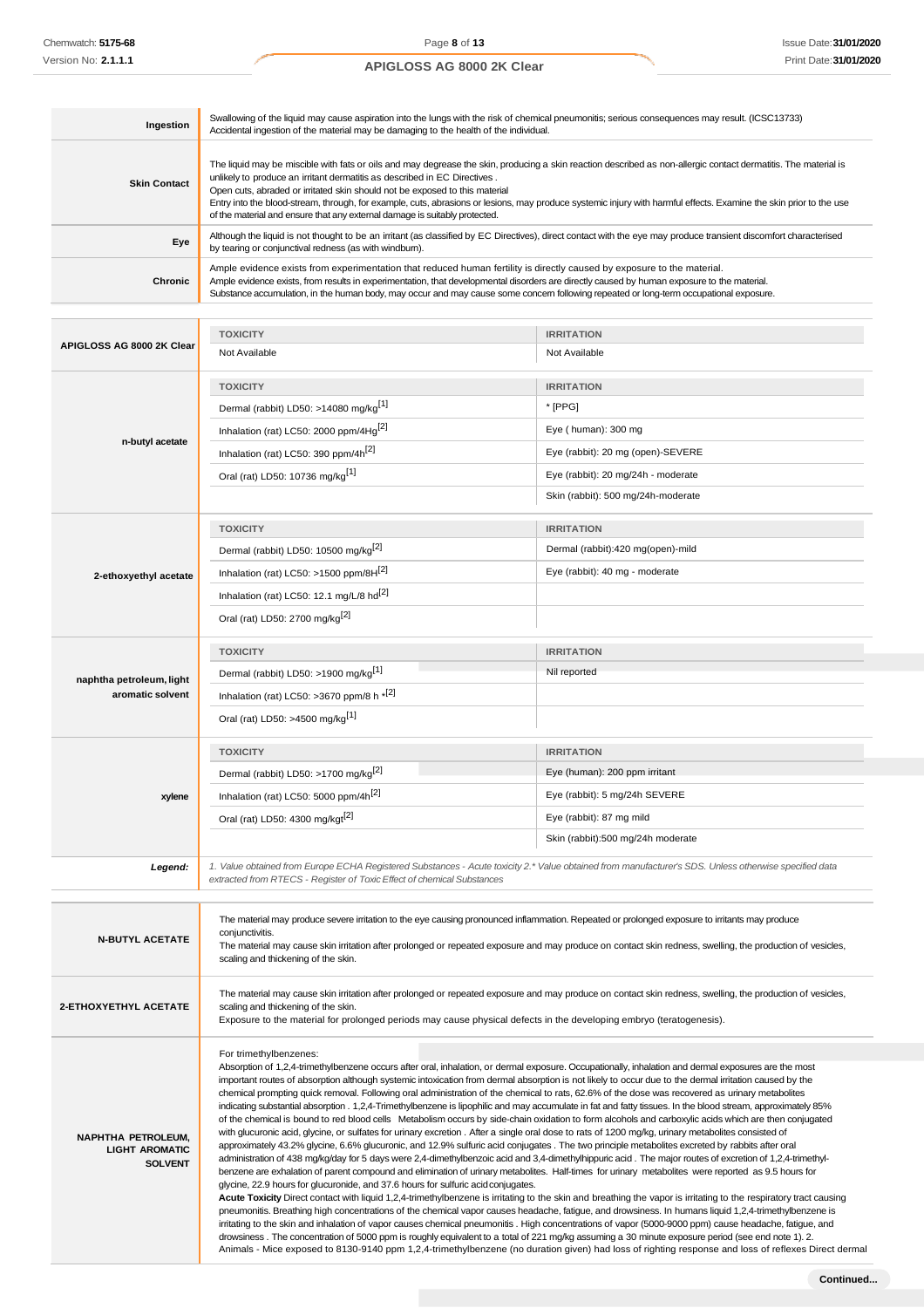contact with the chemical (no species given) causes vasodilation, erythema, and irritation (U.S. EPA ). Seven of 10 rats died after an oral dose of 2.5 mL of a mixture of trimethylbenzenes in olive oil (average dose approximately 4.4 g/kg) . Rats and mice were exposed by inhalation to a coal tar distillate containing about 70% 1,3,5- and 1,2,4-trimethylbenzene; no pathological changes were noted in either species after exposure to 1800-2000 ppm for up to 48 continuous hours, or in rats after 14 exposures of 8 hours each at the same exposure levels . No effects were reported for rats exposed to a mixture of trimethyl- benzenes at 1700 ppm for 10 to 21 days

**Neurotoxicity** 1,2,4-Trimethylbenzene depresses the central nervous system. Exposure to solvent mixtures containing the chemical causes headache, fatigue, nervousness, and drowsiness. Occupationally, workers exposed to a solvent containing 50% 1,2,4-trimethylbenzene had nervousness, headaches, drowsiness, and vertigo (U.S. EPA). Headache, fatigue, and drowsiness were reported for workers exposed (no dose given) to paint thinner containing 80% 1,2,4- and 1,3,5-trimethylbenzenes

Results of the developmental toxicity study indicate that the C9 fraction caused adverse neurological effects at the highest dose (1500 ppm) tested. **Subchronic/Chronic Toxicity** Long-term exposure to solvents containing 1,2,4-trimethylbenzene may cause nervousness, tension, and bronchitis. Painters that worked for several years with a solvent containing 50% 1,2,4- and 30% 1,3,5-trimethylbenzene showed nervousness, tension and anxiety, asthmatic bronchitis, anemia, and alterations in blood clotting; haematological effects may have been due to trace amounts of benzene

Rats given 1,2,4-trimethylbenzene orally at doses of 0.5 or 2.0 g/kg/day, 5 days/week for 4 weeks. All rats exposed to the high dose died and 1 rat in the low dose died (no times given); no other effects were reported. Rats exposed by inhalation to 1700 ppm of a trimethylbenzene isomeric mixture for 4 months had decreased weight gain, lymphopenia andneutrophilia .

**Genotoxicity:** Results of mutagenicity testing, indicate that the C9 fraction does not induce gene mutations in prokaryotes (Salmonella tymphimurium/mammalian microsome assay); or in mammalian cells in culture (in Chinese hamster ovary cells with and without activation). The C9 fraction does not does not induce chromosome mutations in Chinese hamster ovary cells with and without activation; does not induce chromosome aberrations in the bone marrow of Sprague-Dawley rats exposed by inhalation (6 hours/day for 5 days); and does not induce sister chromatid exchange in Chinese hamster ovary cells with and without activation.

**Developmental/Reproductive Toxicity:** A three-generation reproductive study on the C9 fraction was conducted CD rats (30/sex/group) were exposed by inhalation to the C9 fraction at concentrations of 0, 100, 500, or 1500 ppm (0, 100, 500, or 1500 mg/kg/day) for 6 hours/day, 5 days/week. There was evidence of parental and reproductive toxicity at all dose levels. Indicators of parental toxicity included reduced body weights, increased salivation, hunched posture, aggressive behavior, and death. Indicators of adverse reproductive system effects included reduced litter size and reduced pup body weight. The LOEL was 100 ppm; a no-observed-effect level was not established Developmental toxicity, including possible develop- mental neurotoxicity, was evident in rats in a 3-generation reproductivestudy

No effects on fecundity or fertility occurred in rats treated dermally with up to 0.3 mL/rat/day of a mixture of trimethyl- benzenes, 4-6 hours/day, 5 days/week over one generation

For C9 aromatics (typically trimethylbenzenes - TMBs)

#### Acute Toxicity

Acute toxicity studies (oral, dermal and inhalation routes of exposure) have been conducted in rats using various solvent products containing predominantly mixed C9 aromatic hydrocarbons (CAS RN 64742-95-6). Inhalation LC50's range from 6,000 to 10,000 mg/m 3 for C9 aromatic naphtha and 18,000 to 24,000 mg/m3 for 1,2,4 and 1,3,5-TMB, respectively. A rat oral LD50 reported for 1,2,4-TMB is 5 grams/kg bw and a rat dermal LD50 for the C9 aromatic naphtha is >4 ml/kg bw. These data indicate that C9 aromatic solvents show that LD50/LC50 values are greater than limit doses for acute toxicity studies established under OECD test guidelines.

Irritation and Sensitization

Several irritation studies, including skin, eye, and lung/respiratory system, have been conducted on members of the category. The results indicate that C9 aromatic hydrocarbon solvents are mildly to moderately irritating to the skin, minimally irritating to the eye, and have the potential to irritate the respiratory tract and cause depression of respiratory rates in mice. Respiratory irritation is a key endpoint in the current occupational exposure limits established for C9 aromatic hydrocarbon solvents and trimethylbenzenes. No evidence of skin sensitization was identified.

#### Repeated Dose Toxicity

Inhalation: The results from a subchronic (3 month) neurotoxicity study and a one-year chronic study (6 hr/day, 5 days/week) indicate that effects from inhalation exposure to C9 Aromatic Hydrocarbon Solvents on systemic toxicity are slight. A battery of neurotoxicity and neurobehavioral endpoints were evaluated in the 3-month inhalation study on C9 aromatic naphtha tested at concentrations of 0, 101, 452, or 1320 ppm (0, 500, 2,220, or 6,500 mg/m3). In this study, other than a transient weight reduction in the high exposure group (not statistically significant at termination of exposures), no effects were reported on neuropathology or neuro/behavioral parameters. The NOAEL for systemic and/or neurotoxicity was 6,500 mg/m3, the highest concentration ted. In an inhalation study of a commercial blend, rats were exposed to C9 aromatic naphtha concentrations of 0, 96, 198, or 373 ppm (0, 470, 970, 1830 mg/m3) for 6 hr/day, 5 days/week, for 12 months. Liver and kidney weights were increased in the high exposure group but no accompanying histopathology was observed in theseorgans.

The NOAEL was considered to be the high exposure level of 373 ppm, or 1830 mg/m3. In two subchronic rat inhalation studies, both of three months duration, rats were exposed to the individual TMB isomers (1,2,4-and 1,3,5-) to nominal concentrations of 0, 25, 100, or 250 ppm (0, 123, 492, or 1230 mg/m3). Respiratory irritation was observed at 492 (100 ppm) and 1230 mg/m3 (250 ppm) and no systemic toxicity was observed in either study. For both pure isomers, the NOELs are 25 ppm or 123 mg/m3 for respiratory irritation and 250 ppm or 1230 mg/m3 for systemic effects.

Oral: The C9 aromatic naphtha has not been tested via the oral route of exposure. Individual TMB isomers have been evaluated in a series of repeated-dose oral studies ranging from 14 days to 3 months over a wide range of doses. The effects observed in these studies included increased liver and kidney weights, changes in blood chemistry, increased salivation, and decreased weight gain at higher doses. Organ weight changes appeared to be adaptive as they were not accompanied by histopathological effects. Blood changes appeared sporadic and without pattern. One study reported hyaline droplet nephropathy in male rats at the highest dose (1000 mg/kg bw-day), an effect that is often associated with alpha-2mu-globulin-induced nephropathy and not considered relevant to humans. The doses at which effects were detected were 100 mg/kg-bw day or above (an exception was the pilot 14 day oral study - LOAEL 150 mg/kg bw-day - but the follow up three month study had a LOAEL of 600 mg/kg/bw-day with a NOAEL of 200 mg/kg bw-day). Since effects generally were not severe and could be considered adaptive or spurious, oral exposure does not appear to pose a high toxicity hazard for pure trimethylbenzene isomers.

#### Mutagenicity

In vitro genotoxicity testing of a variety of C9 aromatics has been conducted in both bacterial and mammalian cells. In vitro point mutation tests were conducted with Salmonella typhimurium and Escherichia coli bacterial strains, as well as with cultured mammalian cells such as the Chinese hamster cell ovary cells (HGPRT assay) with and without metabolic activation. In addition, several types of in vitro chromosomal aberration tests have been performed (chromosome aberration frequency in Chinese hamster ovary and lung cells, sister chromatid exchange in CHO cells). Results were negative both with and without metabolic activation for all category members. For the supporting chemical 1,2,3-TMB, a single in vitro chromosome aberration test was weakly positive. In in vivo bone marrow cytogenetics test, rats were exposed to C9 aromatic naphtha at concentrations of 0, 153, 471, or 1540 ppm (0, 750, 2,310, or 7,560 mg/m3) 6 hr/day, for 5 days. No evidence of in vivo somatic cell genotoxicity was detected. Based on the cumulative results of these assays, genetic toxicity is unlikely for substances in the C9 Aromatic Hydrocarbon Solvents Category

#### Reproductive and Developmental Toxicity

Results from the three-generation reproduction inhalation study in rats indicate limited effects from C9 aromatic naphtha. In each of three generations (F0, F1 and F2), rats were exposed to High Flash Aromatic Naphtha (CAS RN 64742-95-6) via whole body inhalation at target concentrations of 0, 100, 500, or 1500 ppm (actual mean concentrations throughout the full study period were 0, 103, 495, or 1480 ppm, equivalent to 0, 505, 2430, or 7265 mg/m3 , respectively). In each generation, both sexes were exposed for 10 weeks prior to and two weeks during mating for 6 hrs/day, 5 days/wks. Female rats in the F0, F1, and F2 generation were then exposed during gestation days 0-20 and lactation days 5-21 for 6 hrs/day, 7 days/wk. The age at exposure initiation differed among generations; F0 rats were exposed starting at 9 weeks of age, F1 exposure began at 5-7 weeks, and F2 exposure began at postnatal day (PND) 22. In the F0 and F1 parental generations, 30 rats/sex/group were exposed and mated. However, in the F2 generation, 40/sex/group were initially exposed due to concerns for toxicity, and 30/sex/group were randomly selected for mating, except that all survivors were used at 1480 ppm. F3 litters were not exposed directly and were sacrificed on lactation day 21.

Systemic Effects on Parental Generations:

The F0 males showed statistically and biologically significantly decreased mean body weight by ~15% at 1480 ppm when compared with controls. Seven females died or were sacrificed in extremis at 1480 ppm. The F0 female rats in the 495 ppm exposed group had a 13% decrease in body weight gain when adjusted for initial body weight when compared to controls. The F1 parents at 1480 ppm had statistically significantly decreased mean body weights (by ~13% (females) and 22% (males)), and locomotor activity. F1 parents at 1480 ppm had increased ataxia and mortality (six females). Most F2 parents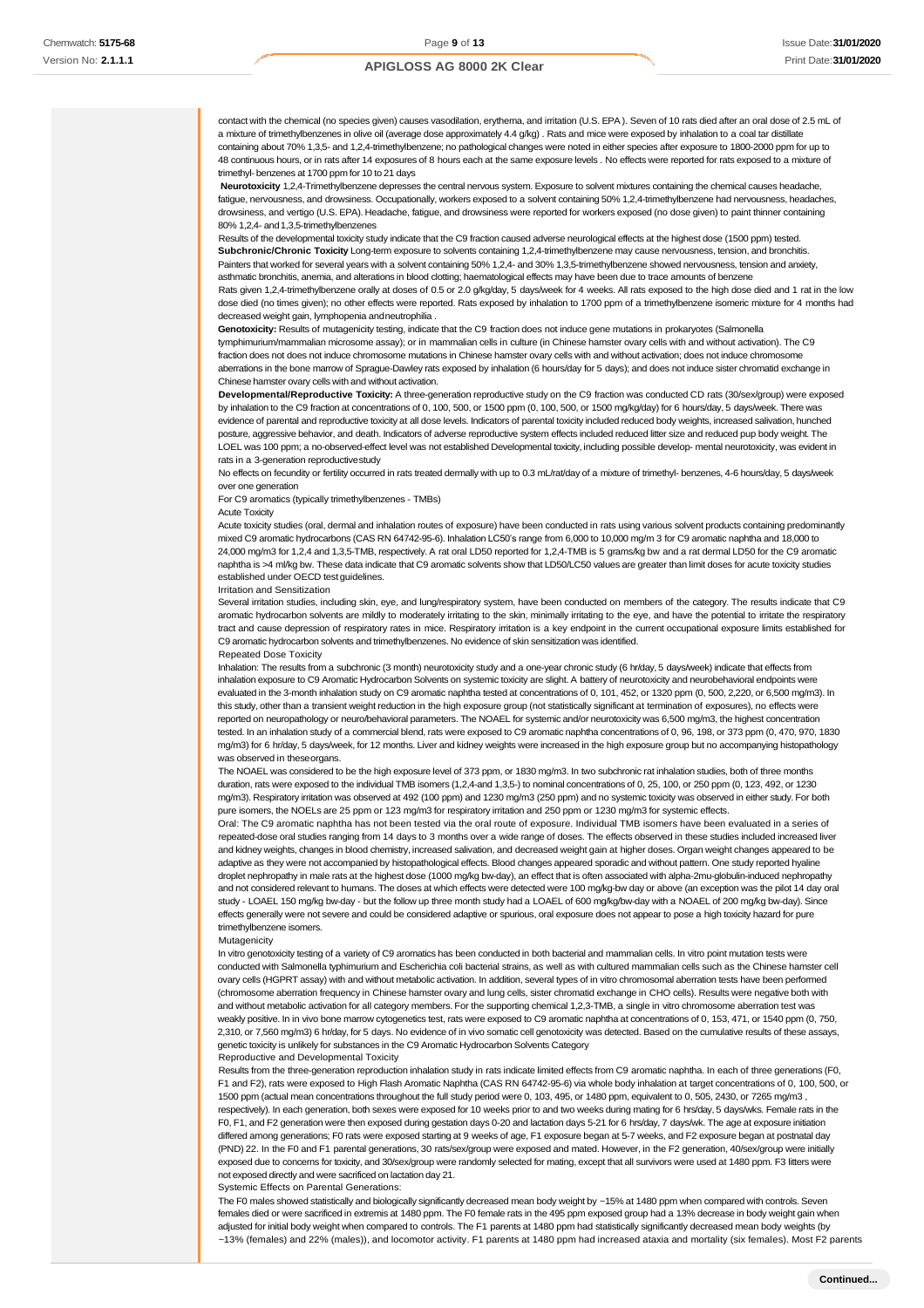|                       | six dams available) in the F2 generation,, a complete evaluation is precluded. However, no clear signs of reproductive toxicity were observed in the F2                                                                                                                                                 |  |  |
|-----------------------|---------------------------------------------------------------------------------------------------------------------------------------------------------------------------------------------------------------------------------------------------------------------------------------------------------|--|--|
|                       | generation. Therefore, the reproductive NOAEC is considered 495 ppm (2430 mg/m3), which excludes analysis of the highest concentration due to                                                                                                                                                           |  |  |
|                       | excessive mortality.<br>Developmental Toxicity - Effects on Pups: Because of significant maternal toxicity (including mortality) in dams in all generations at the highest                                                                                                                              |  |  |
|                       | concentration (1480 ppm), effects in offspring at 1480 ppm are not reported here. No significant effects were observed in the F1 and F2 generation                                                                                                                                                      |  |  |
|                       | offspring at 103 or 495 ppm. However, in F3 offspring, body weights and body weight gain were reduced by ~ 10-11% compared with controls at 495 ppm<br>for approximately a week (PND 14 through 21). Maternal body weight was also depressed by ~ 12% throughout the gestational period compared with   |  |  |
|                       | controls. The overall developmental LOAEC from this study is 495 ppm (2430 mg/m3) based on the body weights reductions observed in the F3 offspring.                                                                                                                                                    |  |  |
|                       | Conclusion: No effects on reproductive parameters were observed at any exposure concentration, although a confident assessment of the group exposed at<br>the highest concentration was not possible. A potential developmental effect (reduction in mean pup weight and weight gain) was observed at a |  |  |
|                       | concentration that was also associated with matemaltoxicity.                                                                                                                                                                                                                                            |  |  |
|                       | Inhalation (rat) TCLo: 1320 ppm/6h/90D-I * [Devoe]                                                                                                                                                                                                                                                      |  |  |
|                       | The material may produce severe irritation to the eye causing pronounced inflammation. Repeated or prolonged exposure to irritants may produce<br>conjunctivitis.                                                                                                                                       |  |  |
|                       | The material may cause skin irritation after prolonged or repeated exposure and may produce on contact skin redness, swelling, the production of vesicles,                                                                                                                                              |  |  |
|                       |                                                                                                                                                                                                                                                                                                         |  |  |
| <b>XYLENE</b>         | scaling and thickening of the skin.                                                                                                                                                                                                                                                                     |  |  |
|                       | The substance is classified by IARC as Group 3:<br>NOT classifiable as to its carcinogenicity to humans.                                                                                                                                                                                                |  |  |
|                       | Evidence of carcinogenicity may be inadequate or limited in animal testing.                                                                                                                                                                                                                             |  |  |
|                       | Reproductive effector in rats                                                                                                                                                                                                                                                                           |  |  |
|                       |                                                                                                                                                                                                                                                                                                         |  |  |
| <b>Acute Toxicity</b> | ∾<br>Carcinogenicity<br>∾                                                                                                                                                                                                                                                                               |  |  |

| <b>Skin Irritation/Corrosion</b>            | N      | Reproductivity                  | $\checkmark$ |
|---------------------------------------------|--------|---------------------------------|--------------|
| Serious Eye /<br>Damage/Irritation          |        | <b>STOT - Single Exposure</b>   | $\circ$      |
| <b>Respiratory or Skin</b><br>sensitisation | Y      | <b>STOT - Repeated Exposure</b> | O            |
| <b>Mutagenicity</b>                         | N<br>ы | <b>Aspiration Hazard</b>        | $\circ$      |

*Legend: – Data required to make classificationavailable – Data available but does not fill the criteria for classification*

*– Data Not Available to makeclassification*

### **SECTION 12 ECOLOGICAL INFORMATION**

#### **Toxicity**

Harmful to aquatic organisms, may cause long-term adverse effects in the aquatic environment.

Do NOT allow product to come in contact with surface waters or to intertidal areas below the mean high water mark. Do not contaminate water when cleaning equipment or disposing of equipment wash-waters.

Wastes resulting from use of the product must be disposed of on site or at approved waste sites.

For 1,2,4 - Trimethylbenzene:

Half-life (hr) air: 0.48-16;

Half-life (hr) H2O surface water: 0.24 -672;

Half-life (hr) H2O ground: 336-1344;

Half-life (hr) soil: 168-672; Henry's Pa m3 /mol: 385 -627;

Bioaccumulation: not significant. 1,2,4-Trimethylbenzene is a volatile organic compound (VOC) substance.

Atmospheric Fate: 1,2,4-trimethylbenzene can contribute to the formation of photochemical smog in the presence of other VOCs. Degradation of 1,2,4-trimethylbenzene in the atmosphere occurs by reaction with hydroxyl radicals. Reaction also occurs with ozone but very slowly (half life 8820 days).

Aquatic Fate: 1,2,4-Trimethylbenzene volatilizes rapidly from surface waters with volatilization half-life from a model river calculated to be 3.4 hours. Biodegradation of 1,2,4-trimethylbenzene has been noted in both seawater and ground water. Various strains of Pseudomonas can biodegrade 1,2,4-trimethylbenzene.

Terrestrial Fate: 1,2,4-Trimethylbenzene also volatilizes from soils however; moderate adsorption to soils and sediments may occur. Volatilization is the major route of removal of 1,2,4 trimethylbenzene from soils; although, biodegradation may also occur. Due to the high volatility of the chemical it is unlikely to accumulate in soil or surface water to toxic concentrations. Ecotoxicity: No significant bioaccumulation has been noted. 1,2,4-Trimethylbenzene is moderately toxic to fathead minnow and slightly toxic to dungeness crab. 1,2,4-Trimethylbenzene has moderate acute toxicity to aquatic organisms. No stress was observed in rainbow trout, sea lamprey and Daphnia magna water fleas. The high concentrations required to induce toxicity in laboratory animals are not likely to be reached in the environment.

For Aromatic Substances Series:

Environmental Fate: Large, molecularly complex polycyclic aromatic hydrocarbons, or PAHs, are persistent in the environment longer than smaller PAHs. Atmospheric Fate: PAHs are 'semi-volatile substances" which can move between the atmosphere and the Earth's surface in repeated, temperature-driven cycles of deposition and volatilization.

Terrestrial Fate: BTEX compounds have the potential to move through soil and contaminate ground water, and their vapors are highly flammable and explosive.

Ecotoxicity - Within an aromatic series, acute toxicity increases with increasing alkyl substitution on the aromatic nucleus. The order of most toxic to least in a study using grass shrimp and brown shrimp was dimethylnaphthalenes > methylnaphthalenes >naphthalenes. Anthrcene is a phototoxic PAH. UV light greatly increases the toxicity of anthracene to bluegill sunfish. Biological resources in strong sunlight are at more risk than those that are not. PAHs in general are more frequently associated with chronic risks. For C9 aromatics (typically trimethylbenzene - TMBs)

Chemicals in this category possess properties indicating a hazard for the environment (acute toxicity for fish, invertebrates, and algae from 1 to 10 mg/L). Category members are readily biodegradable, except 1,3,5-trimethylbenzene (CAS RN 108-67-8). Category members are not expected to be bioaccumulative. Environmental Fate:

In the air, category member constituents have the potential to rapidly degrade through indirect photolytic processes mediated primarily by hydroxyl radicals with calculated degradation half-lives ranging from 0.54 to 2.81 days (based on a 12-hour day and a hydroxyl radical concentration of 5x10+5). Aqueous photolysis and hydrolysis will not contribute to the transformation of category chemical constituents in aquatic environments because they are either poorly reactive or not susceptible to these reactions.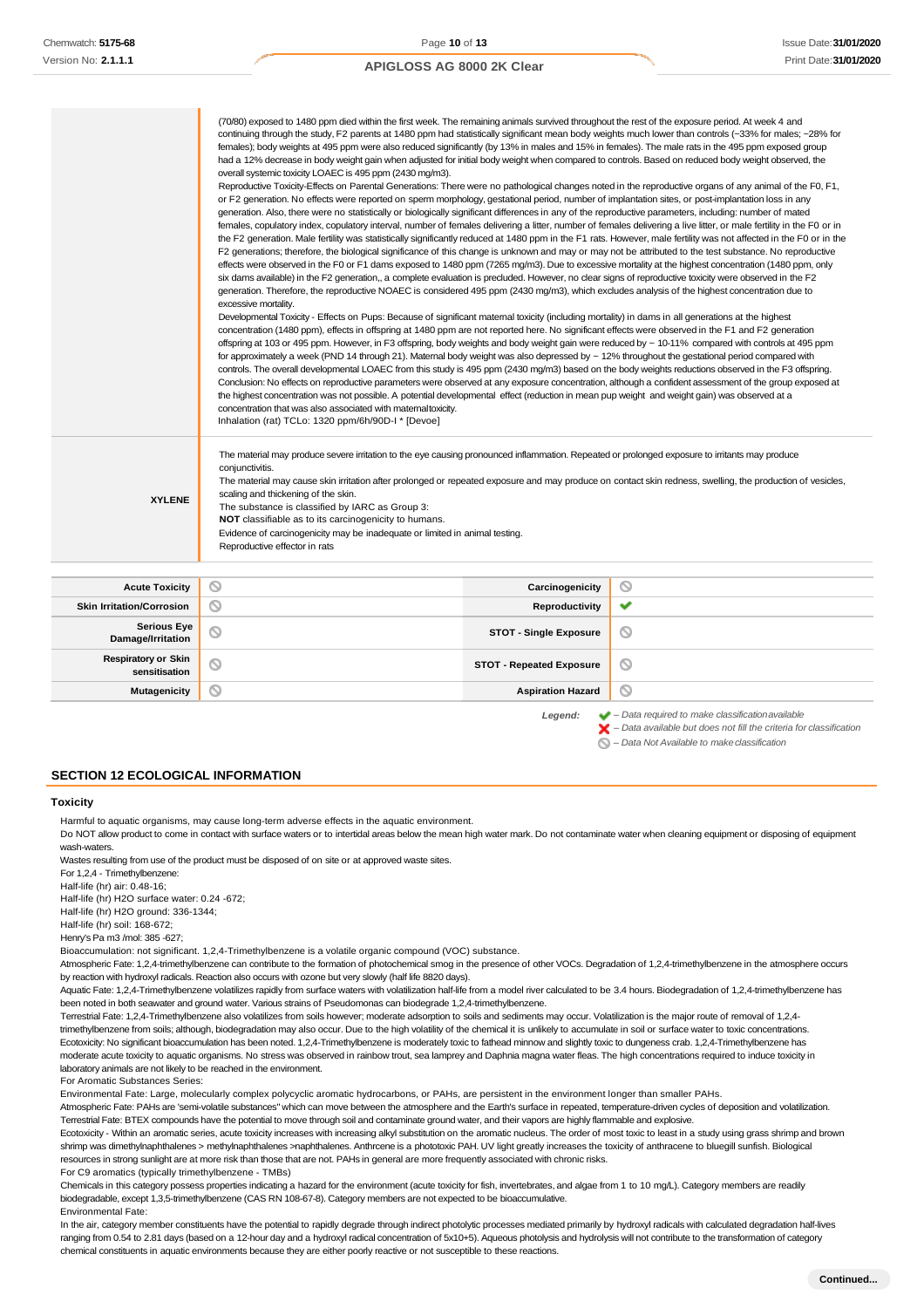Results of the Mackay Level I environmental distribution model show that chemical constituents of C9 Aromatic Hydrocarbon Solvents Category members have the potential to partition to air (96.8 to 98.9 %), with a negligible amount partitioning to water (0.2 to 0.6%) and soil (0.9 to 2.7%). In comparison, Level III modeling indicates that category members partition primarily to soil (66.3 to 79.6%) and water (17.8 to 25.0%) compartments rather than air (2.4 to 8.4%) when an equal emission rate (1000 kg/hr) is assumed to each of the air, water, and soil compartments. When release (1000 kg/hr) is modeled only to either the air, water, or soil compartment, constituents are indicated in the modeling to partition primarily (>94%) to the compartment to which they are emitted as advection and degradation influence constituent concentration in compartments to which constituents are not released. Solvent naphtha, (pet.), light aromatic (CAS RN 64742-95-6), 1,2,4-

trimethylbenzene (CAS RN 95-63-6), and 1-ethyl-3-methylbenzene (CAS RN 620-14-4) were determined to be readily biodegradable based on the studies that used the TG OECD 301F (the latter substance is used to characterize the potential biodegradability of the category member, ethylmethylbenzene (CAS RN 25550-14-5)). These three substances exceed60%

biodegradation in 28 days and met the 10-day window criterion for ready biodegradation. In comparison 1,3,5-trimethylbenzene (CAS RN 108-67-8) was not readily biodegradable. It achieved 42% biodegradation after 28 days and 60% biodegradation after 39 days. The result for the multi-constituent substance (CAS RN 64742-95-6), a UVCB, characterizes the biodegradability of that substance as a whole, but it does not suggest that each constituent is equally biodegradable. As with all ready biodegradation test guidelines, the test system and study design used with these substances (OECD TG 301F) is not capable of distinguishing the relative contribution of the substances' constituents to the total biodegradation measured.

Based on Henry's Law constants (HLCs) representing a potential to volatilize from water that range from 590 to 1000 Pa-m3/mole, the potential to volatilize from surface waters for chemicals in the C9 Aromatic Hydrocarbon Solvents Category is expected to be high.

Based on the measured bioconcentration factors that range from 23 to 342 for 1,2,4-trimethylbenzene and 1,3,5-trimethylbenzene, the category members are not expected to be bioaccumulative. **Ecotoxicity** 

Acute toxicity values used to characterize this category for fish (LL50; LC50) and invertebrates (EL50; EC50) range from 3.5 to 9.2 mg/L, based on measured data. For algae, one study for a category member (CAS RN 64742-95-6) resulted in a 72-hr EC50 of 2.4 mg/L (biomass) and 2.7 mg/L (growth rate) based on measured concentrations.

The algal 72-hour NOEC (no observed effect concentration) for biomass and growth rate is 1.3 mg/L, based on mean measured concentrations. A 21-day Daphnia magna reproduction study with 1,3,5-trimethylbenzene (CAS RN 108-67-8) resulted in a NOEC value of 0.4 mg/L, based on a minimum measured value.

**DO NOT** discharge into sewer or waterways.

#### **Persistence and degradability**

| Ingredient            | Persistence: Water/Soil     | Persistence: Air              |
|-----------------------|-----------------------------|-------------------------------|
| n-butyl acetate       | LOW                         | LOW                           |
| 2-ethoxyethyl acetate | LOW                         | LOW                           |
| xylene                | HIGH (Half-life = 360 days) | LOW (Half-life $= 1.83$ days) |

#### **Bioaccumulative potential**

| Ingredient            | <b>Bioaccumulation</b>   |
|-----------------------|--------------------------|
| n-butyl acetate       | LOW (BCF = $14$ )        |
| 2-ethoxyethyl acetate | LOW (LogKOW = $0.5898$ ) |
| xylene                | $MEDIUM (BCF = 740)$     |

#### **Mobility in soil**

| Ingredient            | <b>Mobility</b>        |
|-----------------------|------------------------|
| n-butyl acetate       | LOW (KOC = $20.86$ )   |
| 2-ethoxyethyl acetate | $MEDIUM (KOC = 2.093)$ |

### **SECTION 13 DISPOSAL CONSIDERATIONS**

| Waste treatment methods    |                                                                                                                                                                                                                                            |
|----------------------------|--------------------------------------------------------------------------------------------------------------------------------------------------------------------------------------------------------------------------------------------|
|                            | Containers may still present a chemical hazard/danger when empty.                                                                                                                                                                          |
|                            | Return to supplier for reuse/ recycling if possible.                                                                                                                                                                                       |
|                            | Otherwise:                                                                                                                                                                                                                                 |
|                            | If container can not be cleaned sufficiently well to ensure that residuals do not remain or if the container cannot be used to store the same product, then<br>puncture containers, to prevent re-use, and bury at an authorised landfill. |
|                            | ▶ Where possible retain label warnings and MSDS and observe all notices pertaining to the product.                                                                                                                                         |
|                            | Legislation addressing waste disposal requirements may differ by country, state and/ or territory. Each user must refer to laws operating in their area. In some<br>areas, certain wastes must be tracked.                                 |
|                            | A Hierarchy of Controls seems to be common - the user should investigate:                                                                                                                                                                  |
|                            | • Reduction                                                                                                                                                                                                                                |
|                            | $\triangleright$ Reuse                                                                                                                                                                                                                     |
|                            | $\blacktriangleright$ Recycling                                                                                                                                                                                                            |
| <b>Product / Packaging</b> | Disposal (if all else fails)                                                                                                                                                                                                               |
| disposal                   | This material may be recycled if unused, or if it has not been contaminated so as to make it unsuitable for its intended use. If it has been contaminated, it may be                                                                       |
|                            | possible to reclaim the product by filtration, distillation or some other means. Shelf life considerations should also be applied in making decisions of this type.                                                                        |
|                            | Note that properties of a material may change in use, and recycling or reuse may not always be appropriate.                                                                                                                                |
|                            | DO NOT allow wash water from cleaning or process equipment to enter drains.                                                                                                                                                                |
|                            | It may be necessary to collect all wash water for treatment before disposal.                                                                                                                                                               |
|                            | In all cases disposal to sewer may be subject to local laws and regulations and these should be considered first.                                                                                                                          |
|                            | • Where in doubt contact the responsible authority.                                                                                                                                                                                        |
|                            | Recycle wherever possible.                                                                                                                                                                                                                 |
|                            | • Consult manufacturer for recycling options or consult local or regional waste management authority for disposal if no suitable treatment or disposal facility<br>can be identified.                                                      |
|                            | ► Dispose of by: burial in a land-fill specifically licenced to accept chemical and / or pharmaceutical wastes or Incineration in a licenced apparatus (after                                                                              |
|                            | admixture with suitable combustible material).                                                                                                                                                                                             |
|                            | • Decontaminate empty containers. Observe all label safequards until containers are cleaned and destroyed.                                                                                                                                 |

# **SECTION 14 TRANSPORT INFORMATION**

### **Labels Required**

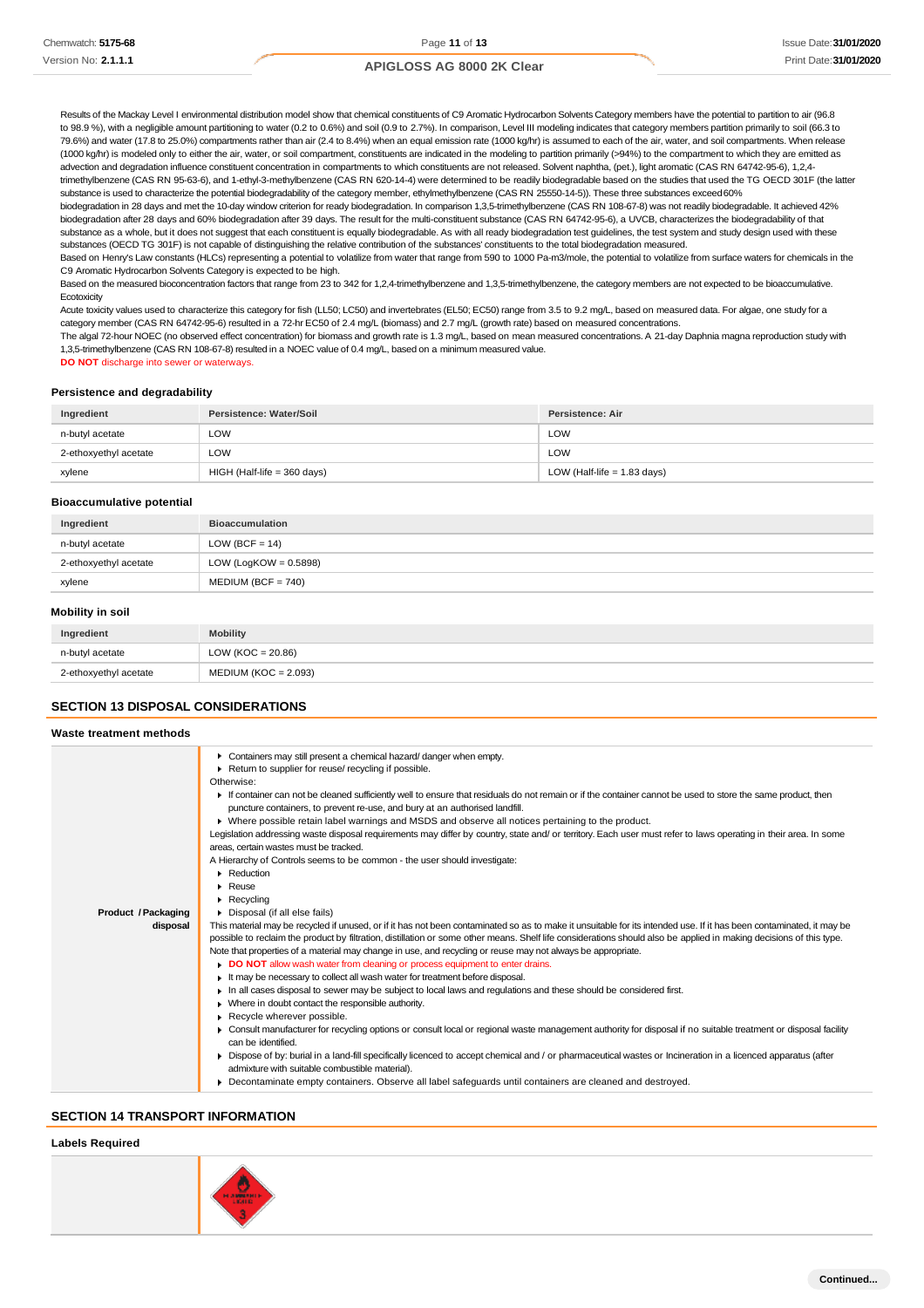**Marine Pollutant** NO

| Land transport (UN)          |                                                                                                                                                                                               |
|------------------------------|-----------------------------------------------------------------------------------------------------------------------------------------------------------------------------------------------|
| <b>UN number</b>             | 1263                                                                                                                                                                                          |
| Packing group                | Ш                                                                                                                                                                                             |
| UN proper shipping name      | PAINT (including paint, lacquer, enamel, stain, shellac, varnish, polish, liquid filler and liquid lacquer base) or PAINT RELATED MATERIAL (including paint<br>thinning or reducing compound) |
| <b>Environmental hazard</b>  | No relevant data                                                                                                                                                                              |
| Transport hazard class(es)   | Class<br>Not Applicable<br>Subrisk                                                                                                                                                            |
| Special precautions for user | Special provisions<br>163;223;367<br>Limited quantity<br>5L                                                                                                                                   |

# **Air transport (ICAO-IATA / DGR)**

| <b>UN number</b>             | 1263                                                                                                                                                                                         |                                                                                                             |                                                          |  |
|------------------------------|----------------------------------------------------------------------------------------------------------------------------------------------------------------------------------------------|-------------------------------------------------------------------------------------------------------------|----------------------------------------------------------|--|
| Packing group                | Ш                                                                                                                                                                                            |                                                                                                             |                                                          |  |
| UN proper shipping name      | Paint (including paint, lacquer, enamel, stain, shellac, varnish, polish, liquid filler and liquid lacquer base); Paint related material (including paint thinning or<br>reducing compounds) |                                                                                                             |                                                          |  |
| <b>Environmental hazard</b>  | No relevant data                                                                                                                                                                             |                                                                                                             |                                                          |  |
| Transport hazard class(es)   | <b>ICAO/IATA Class</b><br>ICAO / IATA Subrisk<br><b>ERG Code</b>                                                                                                                             | 3<br>Not Applicable<br>3L                                                                                   |                                                          |  |
| Special precautions for user | Special provisions<br>Cargo Only Packing Instructions<br>Cargo Only Maximum Qty / Pack<br>Passenger and Cargo Packing Instructions<br>Passenger and Cargo Maximum Qty / Pack                 | Passenger and Cargo Limited Quantity Packing Instructions<br>Passenger and Cargo Limited Maximum Qty / Pack | A3 A72 A192<br>366<br>220L<br>355<br>60 L<br>Y344<br>10L |  |

### **Sea transport (IMDG-Code / GGVSee)**

| <b>UN number</b>             | 1263                                                                                                                                                                                          |  |  |
|------------------------------|-----------------------------------------------------------------------------------------------------------------------------------------------------------------------------------------------|--|--|
| Packing group                | Ш                                                                                                                                                                                             |  |  |
| UN proper shipping name      | PAINT (including paint, lacquer, enamel, stain, shellac, varnish, polish, liquid filler and liquid lacquer base) or PAINT RELATED MATERIAL (including paint<br>thinning or reducing compound) |  |  |
| <b>Environmental hazard</b>  | Not Applicable                                                                                                                                                                                |  |  |
| Transport hazard class(es)   | <b>IMDG Class</b><br>3<br>Not Applicable<br><b>IMDG Subrisk</b>                                                                                                                               |  |  |
| Special precautions for user | $F-E$ , S-E<br><b>EMS Number</b><br>163 223 955<br>Special provisions<br><b>Limited Quantities</b><br>5L                                                                                      |  |  |

# **Transport in bulk according to Annex II of MARPOL 73 / 78 and the IBC code**

| Source                                                                                | Ingredient                                | <b>Pollution Category</b> |
|---------------------------------------------------------------------------------------|-------------------------------------------|---------------------------|
| IMO MARPOL 73/78 (Annex<br>II) - List of Noxious Liquid<br>Substances Carried in Bulk | n-butyl acetate                           | Y                         |
| IMO MARPOL 73/78 (Annex<br>II) - List of Noxious Liquid<br>Substances Carried in Bulk | 2-ethoxyethyl acetate                     | Υ                         |
| IMO MARPOL 73/78 (Annex<br>II) - List of Noxious Liquid<br>Substances Carried in Bulk | naphtha petroleum, light aromatic solvent | Υ                         |
| IMO MARPOL 73/78 (Annex<br>II) - List of Noxious Liquid<br>Substances Carried in Bulk | xylene                                    | Y                         |

# **SECTION 15 REGULATORY INFORMATION**